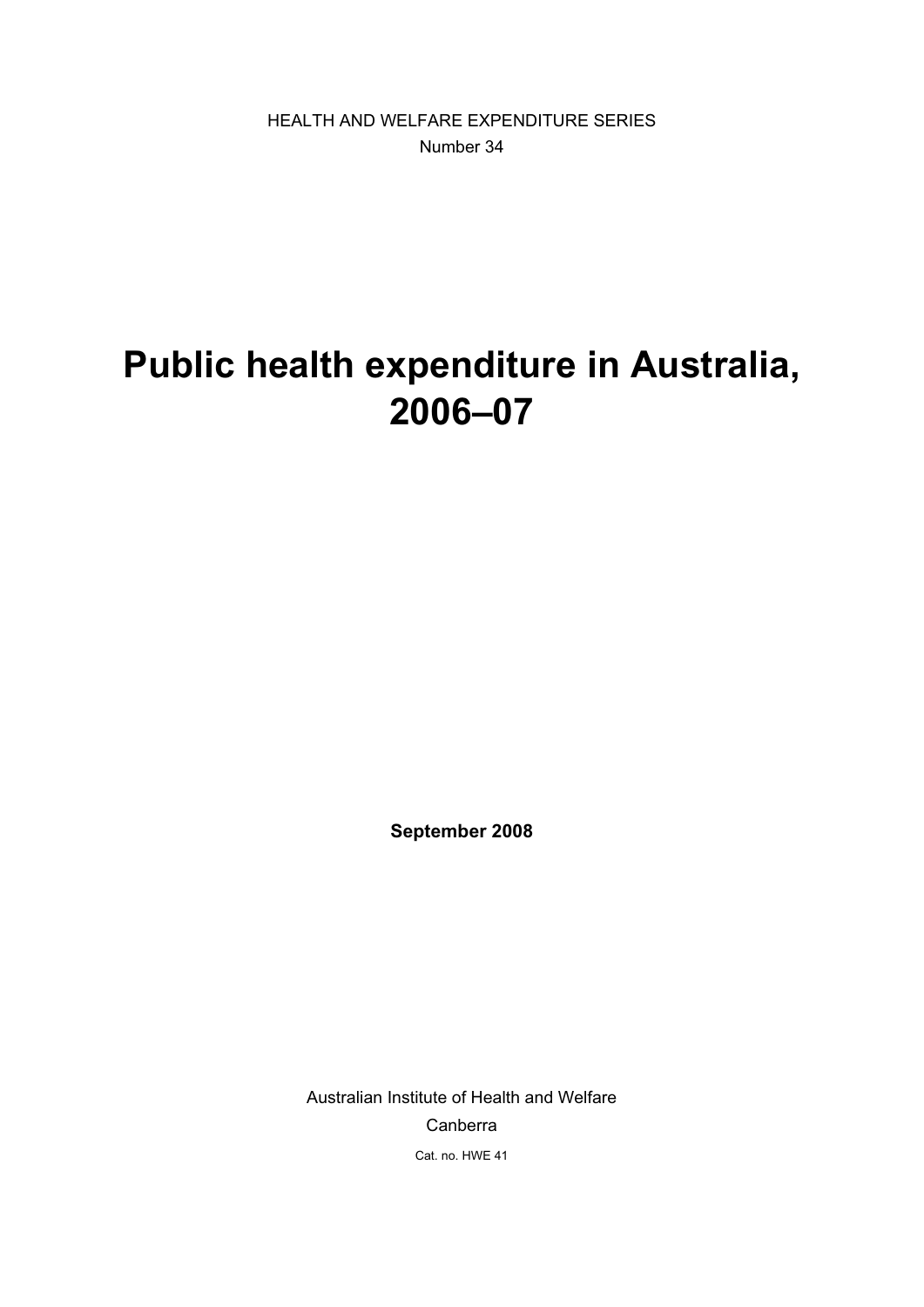© Australian Institute of Health and Welfare 2008

This work is copyright. Apart from any use as permitted under the *Copyright Act 1968*, no part may be reproduced without prior written permission from the Australian Institute of Health and Welfare. Requests and enquiries concerning reproduction and rights should be directed to the Head, Media and Communications Unit, Australian Institute of Health and Welfare, GPO Box 570, Canberra ACT 2601.

This publication is part of the Australian Institute of Health and Welfare's Health and Welfare Expenditure Series. A complete list of the Institute's publications is available from the Institute's website <www.aihw.gov.au>.

ISSN 1323-5850 ISBN 978 1 74024 804 4

#### **Suggested citation**

Australian Institute of Health and Welfare 2008. Public health expenditure in Australia, 2006–07. Health and welfare expenditure series no. 34. Cat. no. HWE 41.Canberra: AIHW.

#### **Australian Institute of Health and Welfare**

Board Chair Hon. Peter Collins, AM, QC

**Director** Penny Allbon

Any enquiries about or comments on this publication should be directed to: Brett Rogers Australian Institute of Health and Welfare GPO Box 570 Canberra ACT 2601 Phone: (02) 6244 1097 Email: expenditure@aihw.gov.au

Published by the Australian Institute of Health and Welfare

Please note that as with all statistical reports there is the potential for minor revisions of data in this report over its life. Please refer to the online version at <www.aihw.gov.au>.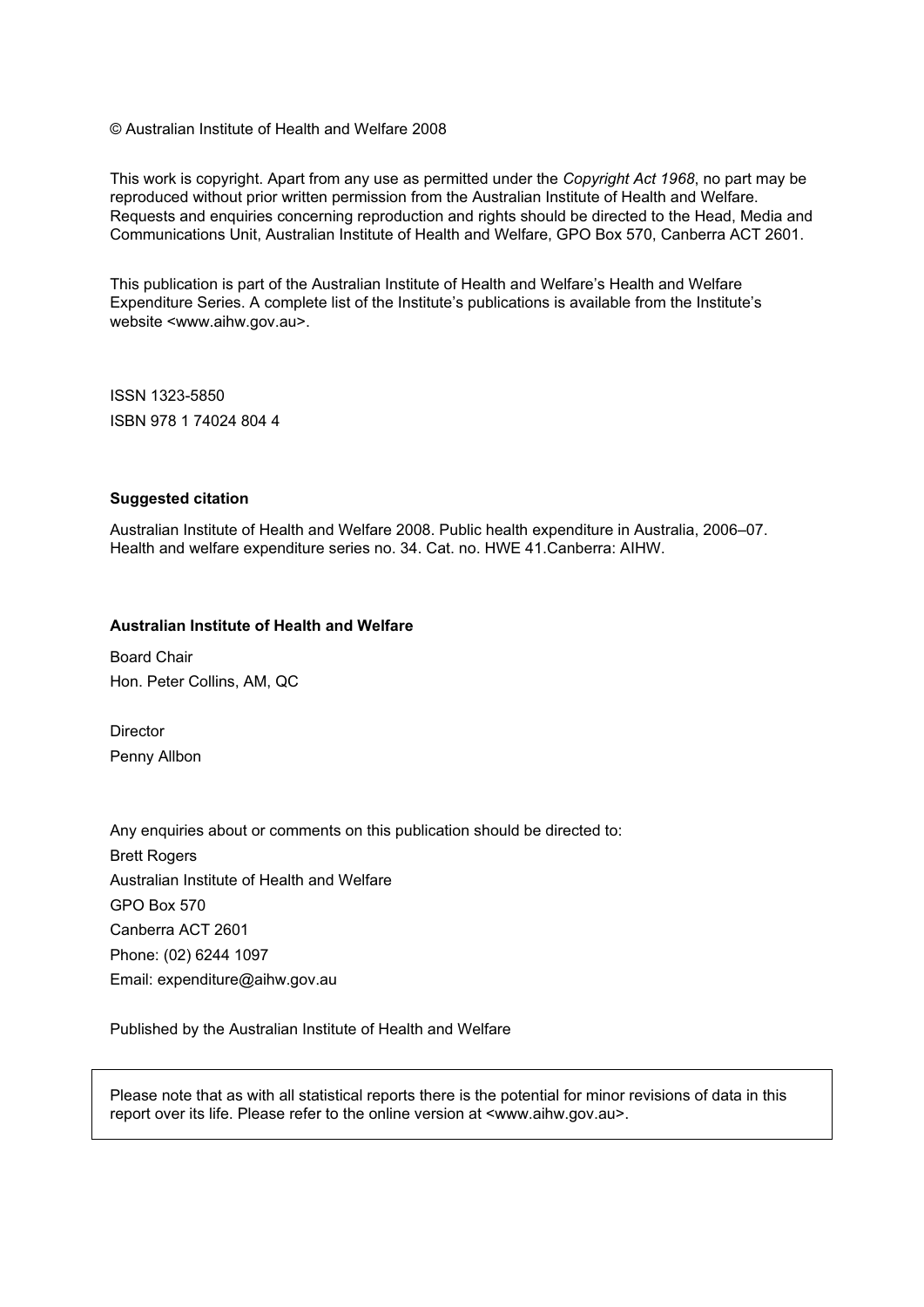# **Contents**

| $\mathbf{1}$   |                                                                                     |
|----------------|-------------------------------------------------------------------------------------|
|                |                                                                                     |
|                |                                                                                     |
|                |                                                                                     |
| $\overline{2}$ |                                                                                     |
|                |                                                                                     |
| 3              |                                                                                     |
|                |                                                                                     |
|                |                                                                                     |
|                | Public health expenditure as a proportion of total recurrent health expenditure 11  |
| 4              |                                                                                     |
|                |                                                                                     |
|                |                                                                                     |
|                |                                                                                     |
|                | Method for allocating direct expenditure by the Australian Government to states and |
|                |                                                                                     |
|                |                                                                                     |
|                |                                                                                     |
|                |                                                                                     |
|                |                                                                                     |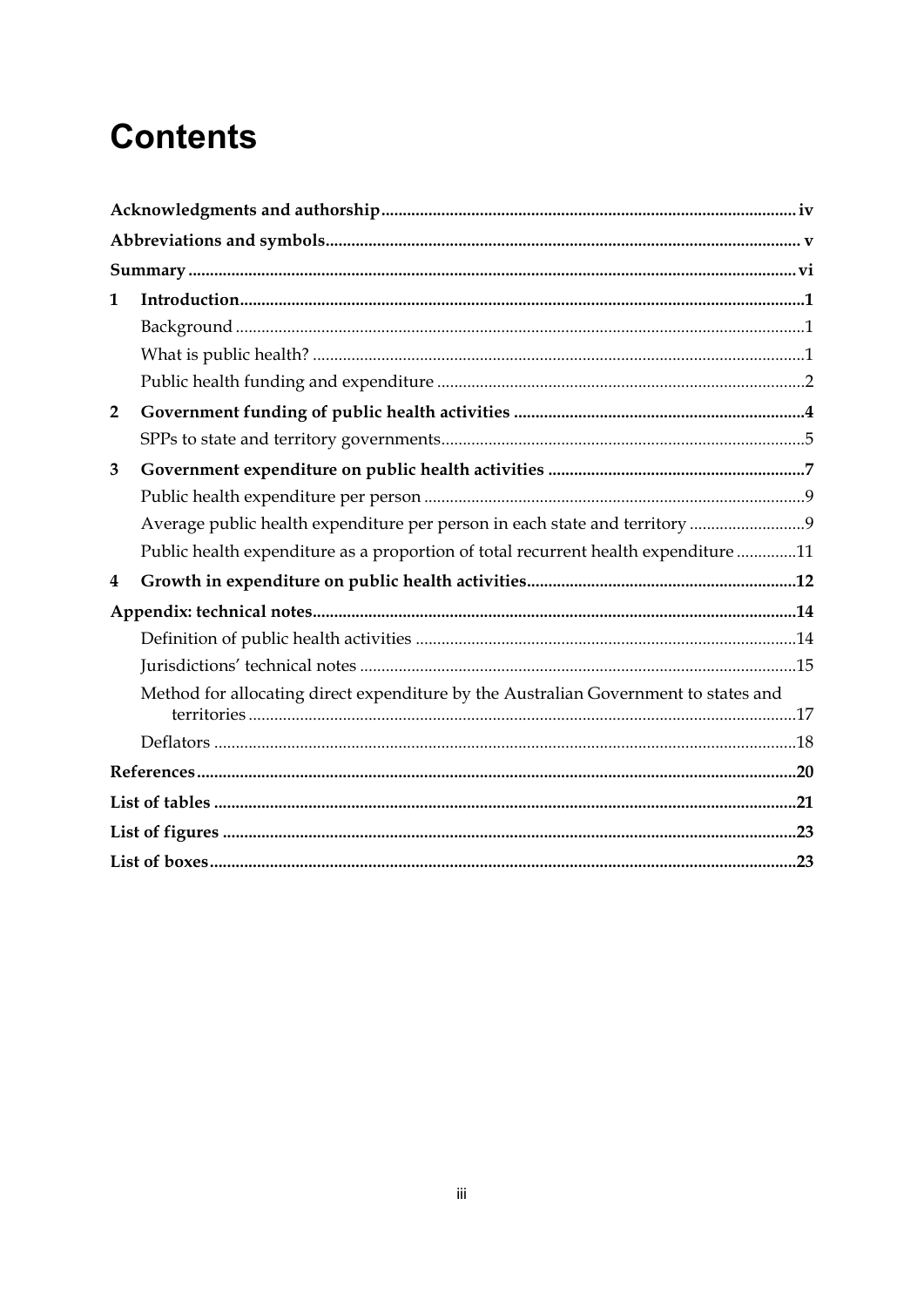## **Acknowledgments and authorship**

The collection and analysis of the data and the writing of this publication was primarily done by Brett Rogers. John Goss, Gail Brien, Rebecca Bennetts, Richard Webb and Alannah Smith contributed to the analysis of data and production tasks.

Thanks are extended to the Australian, state and territory governments and members of the Technical Advisory Group (TAG) for the National Public Health Expenditure Project. Members of the TAG have worked with the project team in providing these annual public health estimates and the supporting information on public health programs in their jurisdictions. Members of the TAG and additional contributors to this report are listed below.

In addition, thanks are extended to the individual jurisdictions for compiling the public health expenditure estimates and to the Australian Government Department of Health and Ageing for funding the National Public Health Expenditure Project.

| Australian Government Department of Health and Ageing                    | Dr Michael Kortt<br>Ms Diane Du Toit<br>Ms Lucinda Glover<br>Ms Lydia Mensah<br>Ms Siobhan Dickinson |
|--------------------------------------------------------------------------|------------------------------------------------------------------------------------------------------|
| New South Wales Health Department                                        | Mr Vineet Makhija<br>Ms Cristalyn Da Cunha                                                           |
| Victorian Department of Human Services                                   | Mr Greg Stenton<br>Mr Barry Ingate<br>Ms Daffodil Pope<br>Ms Teena Blias                             |
| Queensland Health                                                        | Mr Graham Jarvis<br>Ms Beata Zimkowska<br>Ms Yvonne Orley                                            |
| Western Australian Department of Health                                  | Dr Merran Smith<br>Ms Maree Perry                                                                    |
| South Australian Department of Health                                    | Ms Agnes Maddock<br>Ms Katherine Thomas                                                              |
| Tasmanian Department of Health and Human Services                        | Ms Judy Cooper                                                                                       |
| Australian Capital Territory Department of Health                        | Ms Linda Halliday<br>Ms Myra Navarro-Mukii<br>Ms Rosalind Sexton                                     |
| Northern Territory Department of Health and Community<br><b>Services</b> | Dr Steve Guthridge<br>Mr Yuejen Zhao<br>Ms Rosalyn Malyon                                            |
| National Health and Medical Research Council                             | Mr Carlyle Bremner                                                                                   |
| Australian Institute of Health and Welfare                               | Mr Brett Rogers<br>Mr John Goss                                                                      |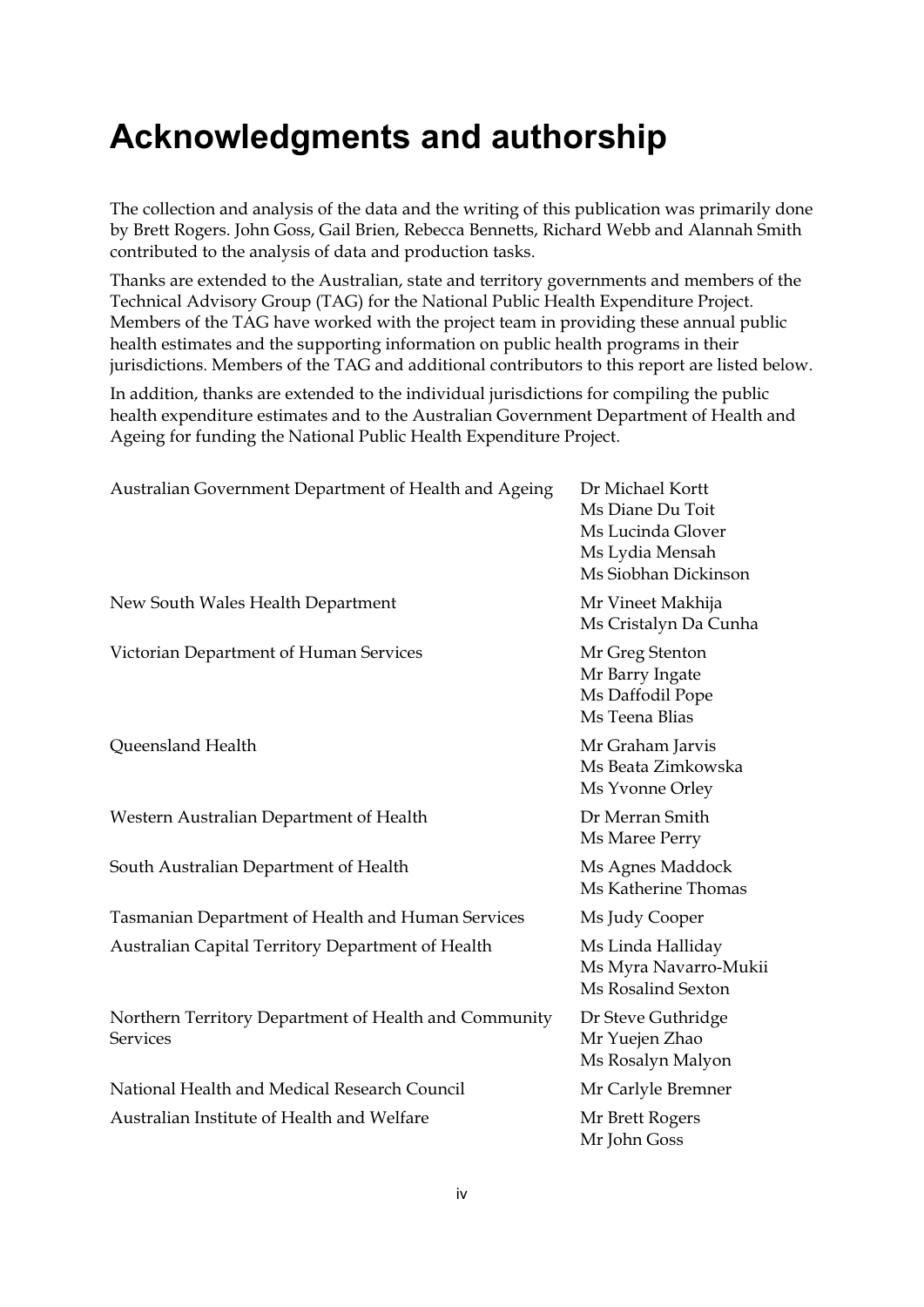# **Abbreviations and symbols**

| ABS                  | Australian Bureau of Statistics              |
|----------------------|----------------------------------------------|
| <b>AIHW</b>          | Australian Institute of Health and Welfare   |
| <b>CDC</b>           | Communicable disease control                 |
| <b>DoHA</b>          | Department of Health and Ageing              |
| ΕH                   | Environmental health                         |
| <b>FSH</b>           | Food standards and hygiene                   |
| <b>LGA</b>           | Local government authority                   |
| <b>NPHP</b>          | National Public Health Partnership           |
| O <sub>I</sub>       | Organised immunisation                       |
| PHHDU                | Prevention of hazardous and harmful drug use |
| <b>PHOFA</b>         | Public Health Outcome Funding Agreement      |
| <b>PHR</b>           | Public health research                       |
| <b>SHP</b>           | Selected health promotion                    |
| SP                   | Screening programs                           |
| SPP                  | Specific Purpose Payment                     |
| n.a.                 | not available                                |
| $\ddot{\phantom{0}}$ | not applicable                               |
|                      | nil or rounded down to zero                  |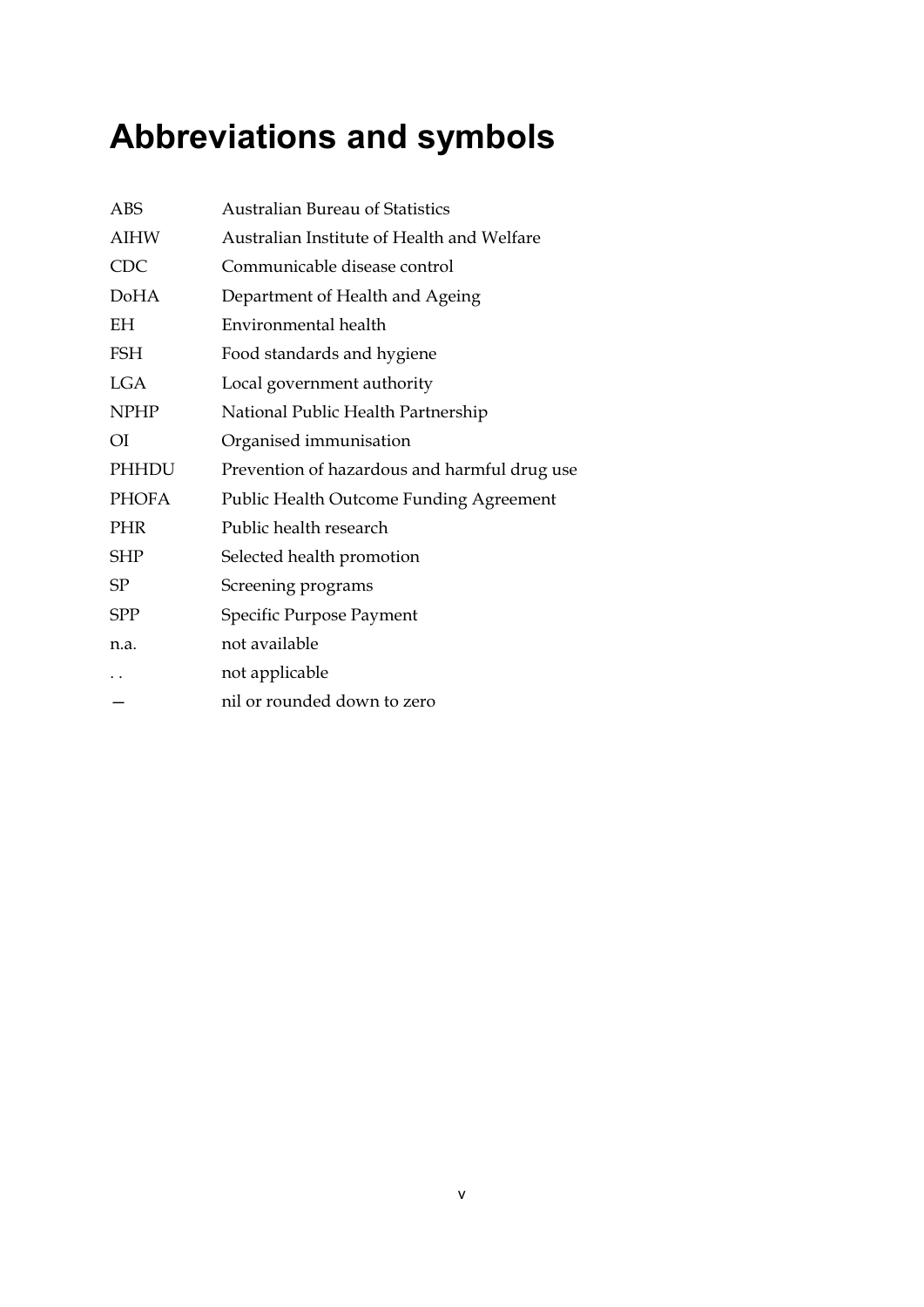# **Summary**

Total expenditure on reported public health activities by Australian health departments in 2006–07 was \$1,715 million or \$82 per person. This was an increase of \$248 million on what was spent in 2005–06 which, after adjusting for inflation, represented a real increase of 12.5%.

The increase in funding for public health activities between 2005–06 and 2006–07 was mainly attributable to expenditure on *Organised immunisation* programs, which was up \$115 million, or 35.9%, compared with the previous financial year (AIHW 2008). The increase in expenditure was, among other things, the result of the introduction of the Human papillomavirus (HPV) vaccination program, which began in April 2007.

Real growth in expenditure on public health activities over the period 1999–00 to 2006–07 was estimated at 46.2%, or an average real increase of 5.6% per year.

The Australian Government provided \$1,001 million, or 58.4%, of the funding for public health activities in 2006–07. Of this, \$508 million was directly spent on its own programs and \$493 million was provided to state and territory governments through grants to fund public health activities. State and territory health departments incurred the bulk of the expenditure on public health activities, estimated at \$1,207 million, or 70.4% of the total expenditure. The \$1,207 million comprised \$714 million funded from their own resources, and \$493 million provided to them from the Australian Government (Figure 1).

The public health activities recording the highest expenditure in 2006–07 were *Organised immunisation* (\$436 million, or 25.4%, of the total), *Selected health promotion* programs which address health risk factors (\$284 million, or 16.5%) and *Screening programs* (\$262 million, or 15.3%).

In the 7 years from 1999–00 to 2005–06, the public health proportion of total recurrent health expenditure remained virtually constant at around 1.8% to 1.9% (AIHW 2008). Final estimates of total recurrent health expenditure for 2006–07 are not yet available. However, it is expected that the public health proportion of this expenditure in 2006–07 will remain at around 1.9%.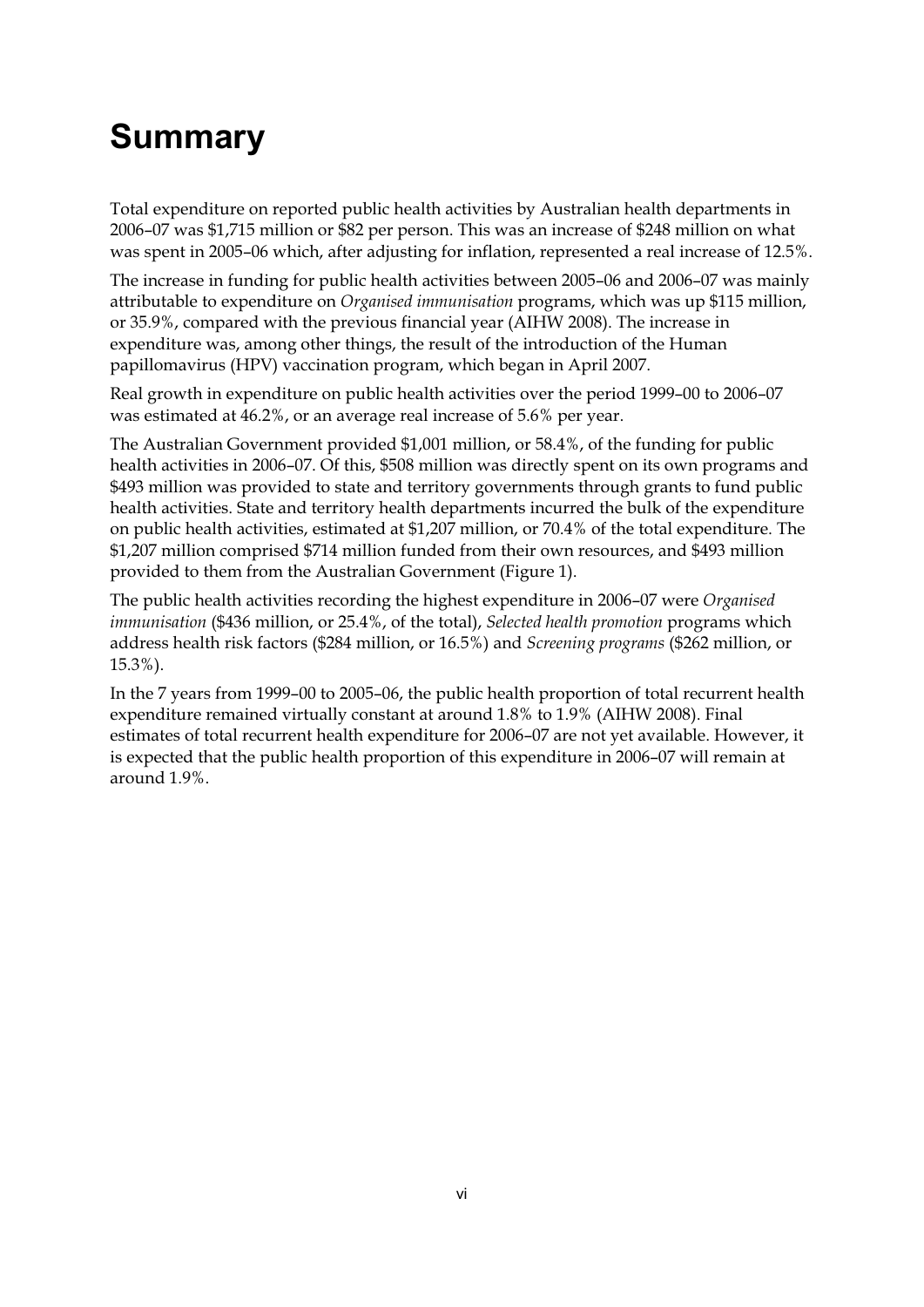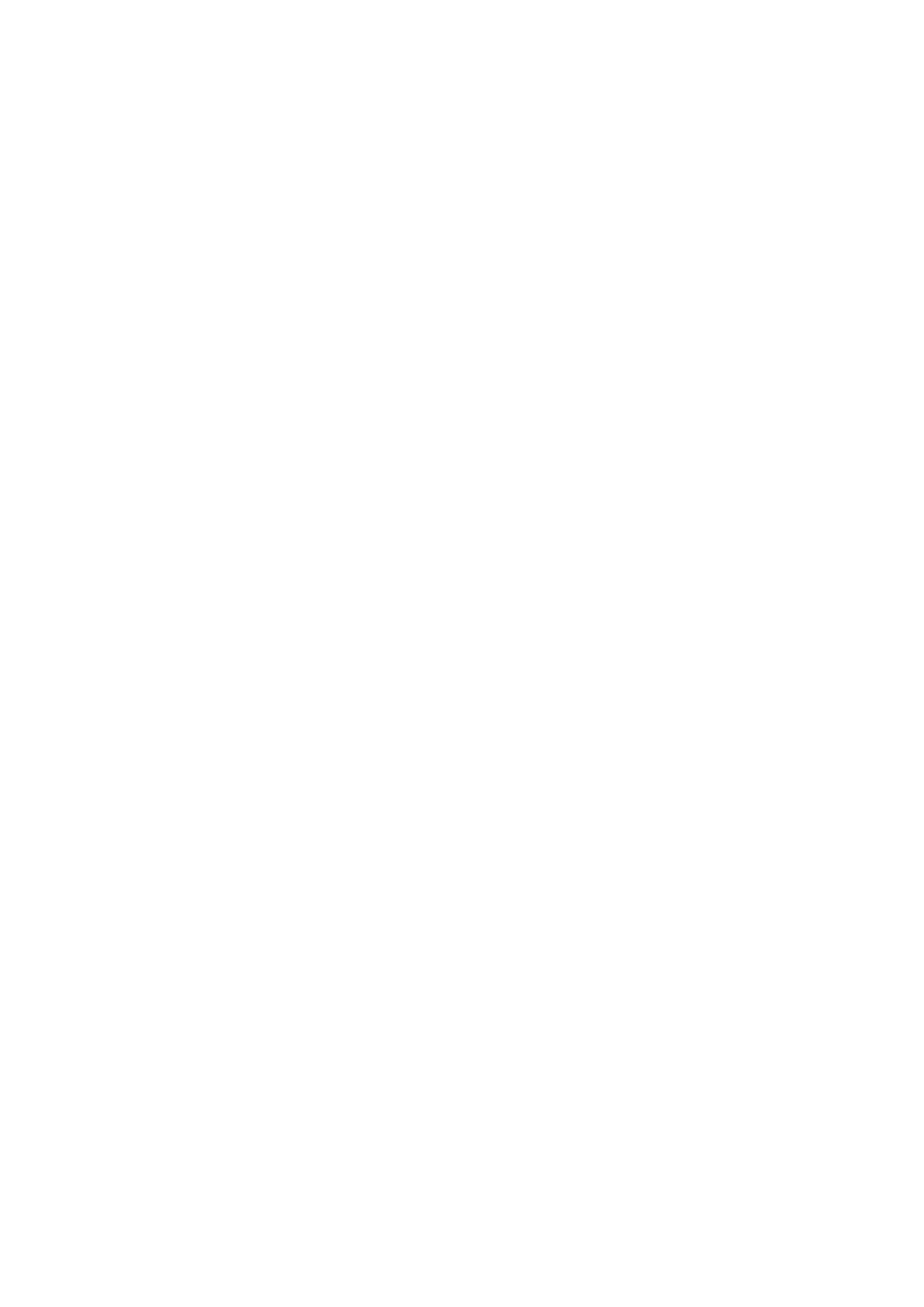## **1 Introduction**

## **Background**

This publication reports estimates of recurrent expenditure (simply referred to as 'expenditure' throughout the report) on public health activities in Australia that were funded by the Australian Government and state and territory health departments during 2006–07. *Public health expenditure in Australia, 2006–07* continues the Australian Institute of Health and Welfare's (AIHW) series of reports on national public health expenditure, which have been produced annually since 1999–00.

Detailed time series data are available in online data cubes at http://www.aihw.gov.au/expenditure/datacubes/index.cfm

The public health expenditure estimates reported here relate only to those incurred or funded by the key health departments and agencies in the various jurisdictions. They do not include funding of public health activities by non-health government departments (such as education, veterans' affairs, law enforcement, transport and environment), non-government organisations or households. With the exception of cervical screening and immunisation, expenditure on preventative services delivered in a clinical setting by GPs is also excluded. Although these sources make important contributions to public health in Australia, they are outside the scope of this particular study.

## **What is public health?**

Government-funded public health activity is an important part of the Australian health care system. Public health activities can be viewed as a form of investment in the overall health status of the nation.

The definition of public health used in this report is the one used by the former National Public Health Partnership (NPHP) which describes public health as the organised response by society to protect and promote health, and to prevent illness, injury and disability. The starting point for identifying public health issues, problems and priorities, and for designing and implementing interventions, is the population as a whole, or population subgroups (NPHP, 1998).

Public health is distinguished from other roles of the health system by its focus on the health and wellbeing of populations rather than individuals. Public health programs are usually aimed at addressing the factors that determine health and the causes of illness, rather than their consequences, with the aim of protecting or promoting health, or preventing illness.

In this report, expenditure on public health activities is reported against the following eight core activity categories:

- *Communicable disease control (referred to as CDC in Table 4.1)*
- *Selected health promotion (SHP)*
- *Organised immunisation (OI)*
- *Environmental health (EH)*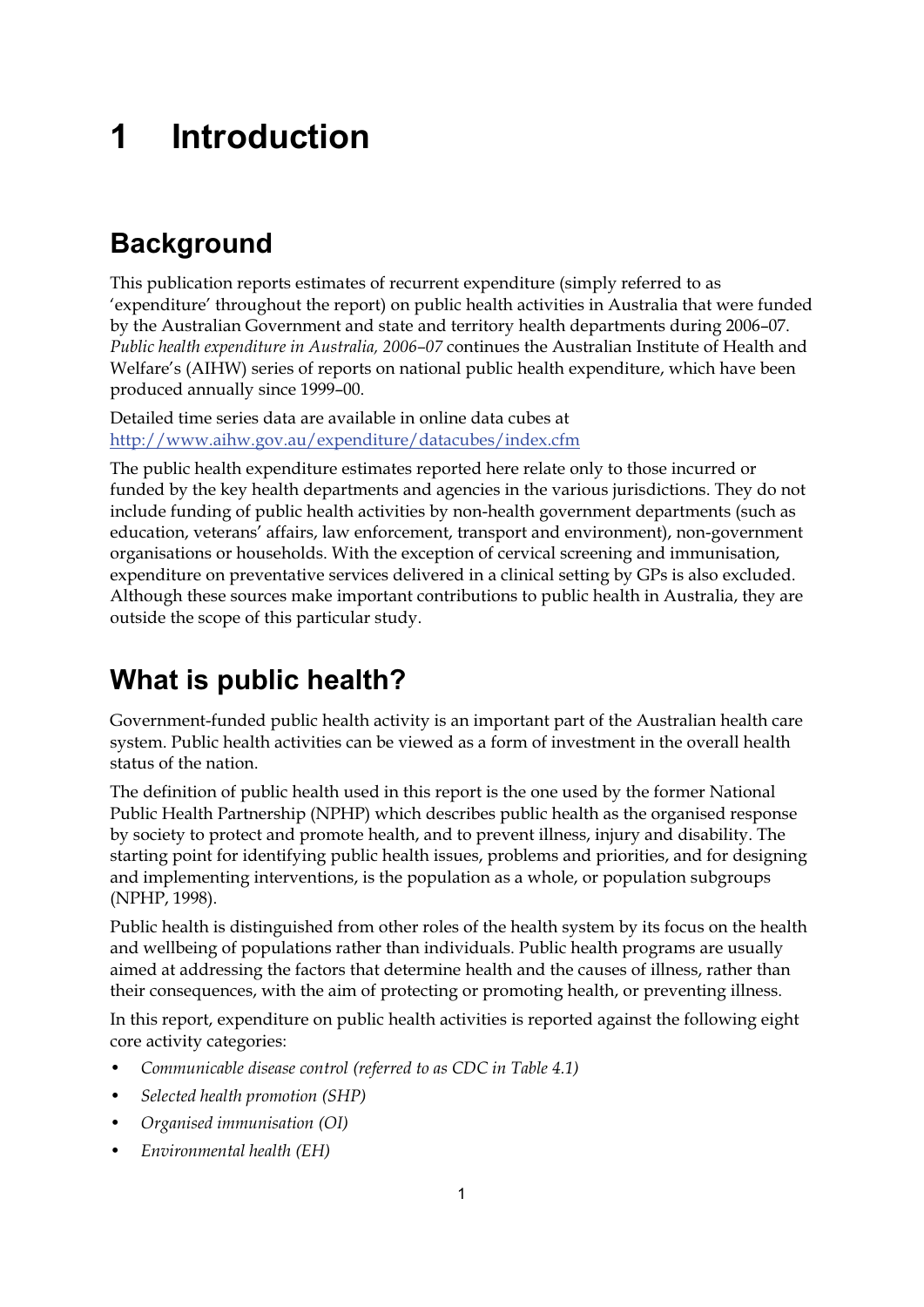- *Food standards and hygiene (FSH)*
- *Screening programs (SP)*
- *Prevention of hazardous and harmful drug use (PHHDU)*
- *Public health research (PHR).*

Definitions for each of the core categories are provided in the Appendix.

### **Public health funding and expenditure**

This report looks at what is spent on public health activities from two perspectives funding and expenditure. These concepts, while related, are quite distinct and must be borne in mind when discussing particular aspects of public health spending (see Box 1.1).

The Australian Government spends money directly on its own public health activities, as well as providing funding to state and territory governments through Specific Purpose Payments (SPPs). States and territories in turn spend the money on public health activities in their jurisdiction. Consequently, the estimates of funding by the Australian Government are higher than its expenditure estimates. On the other hand, the estimates of net funding by individual states and territories, which have been derived by deducting their estimated receipts of public health SPPs from their reported total expenditure, are lower than the expenditures directly incurred.

#### **Box 1.1: Defining health funding and expenditure**

#### **Health funding**

*Health funding is reported in terms of who provides the funds that are used to pay for health expenditure. In the case of public health, although states and territories incur around 70% of the total expenditure through programs for which they are responsible, they provide less than half of all funding from their own resources.* 

*The Australian Government, on the other hand, as well as funding all expenditures incurred through its own programs, provides Specific Purpose Payments to states and territories—most notably through the Public Health Outcome Funding Agreements and the Australian Immunisation Agreements—that fund public health activities in each state and territory.* 

#### **Health expenditure**

*Health expenditure is reported in terms of who incurs the expenditure, rather than who ultimately provides the funding for that expenditure. In the case of many vaccination programs for example, the related expenditures are all incurred by the states and territories, even though a considerable proportion of those expenditures are funded by the Australian Government through funding agreements with each jurisdiction.* 

#### **Indirect expenditure**

As well as the amounts that each jurisdiction estimated were spent directly on public health activities, the estimates include allocations of corporate overheads and other 'on-costs' incurred in providing and supporting those activities. These include human resources management, legal and industrial relations activities, staff development and finance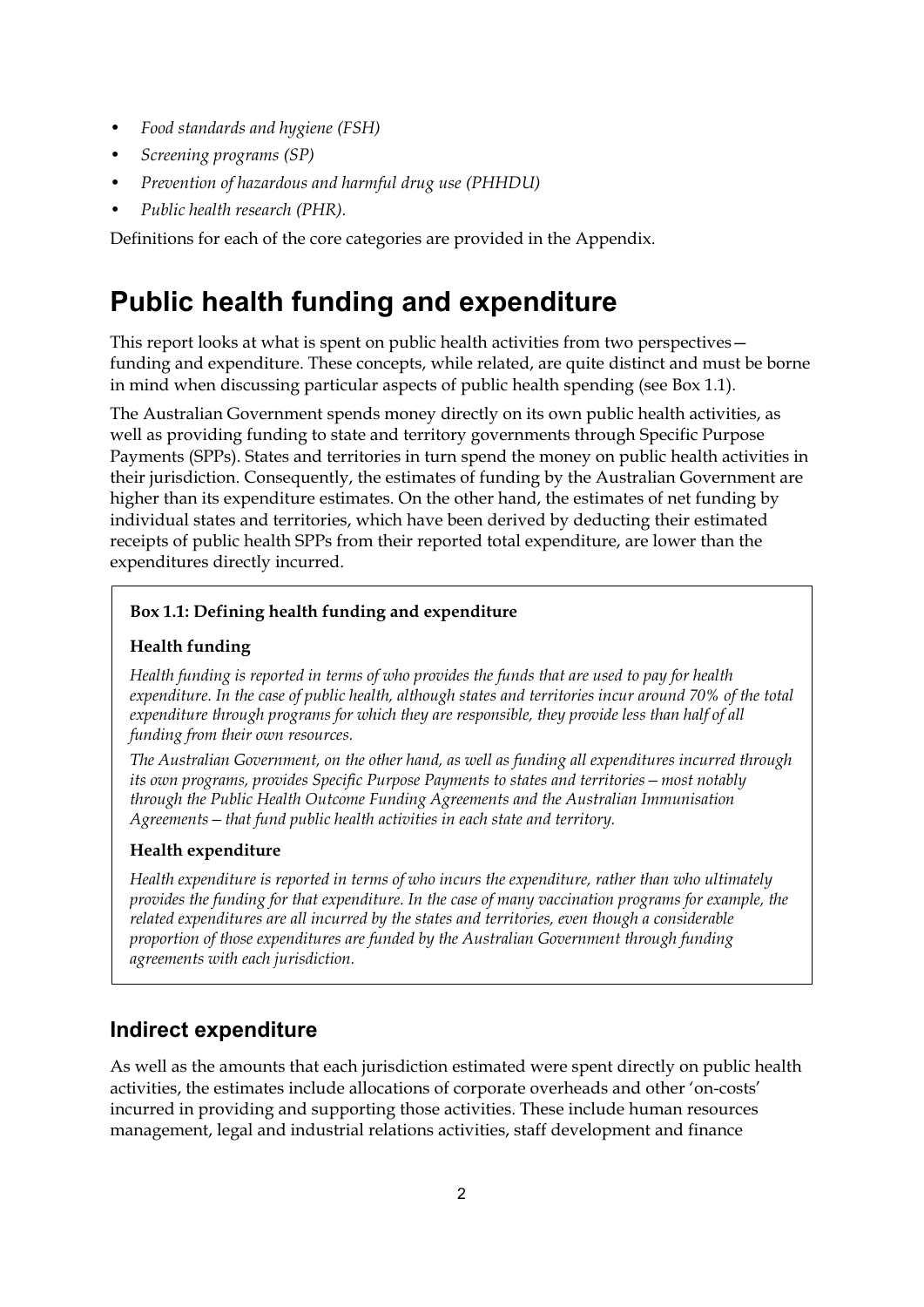expenses, development and maintenance of information systems, disease surveillance and epidemiology, and a range of other corporate activities.

### **Current prices and constant prices**

The tables and figures in this report detail expenditure in terms of current and constant prices. The term 'current prices' refers to expenditure reported for a particular year, unadjusted for inflation. Constant price expenditure on the other hand, adjusts for the effects of inflation by using an annually re-weighted chain price index produced by the Australian Bureau of Statistics (ABS) (see *Deflators* in the Appendix). Because the reference year for the chain price index is 2005–06, the constant price estimates indicate what expenditure would have been had 2005–06 prices applied in all years.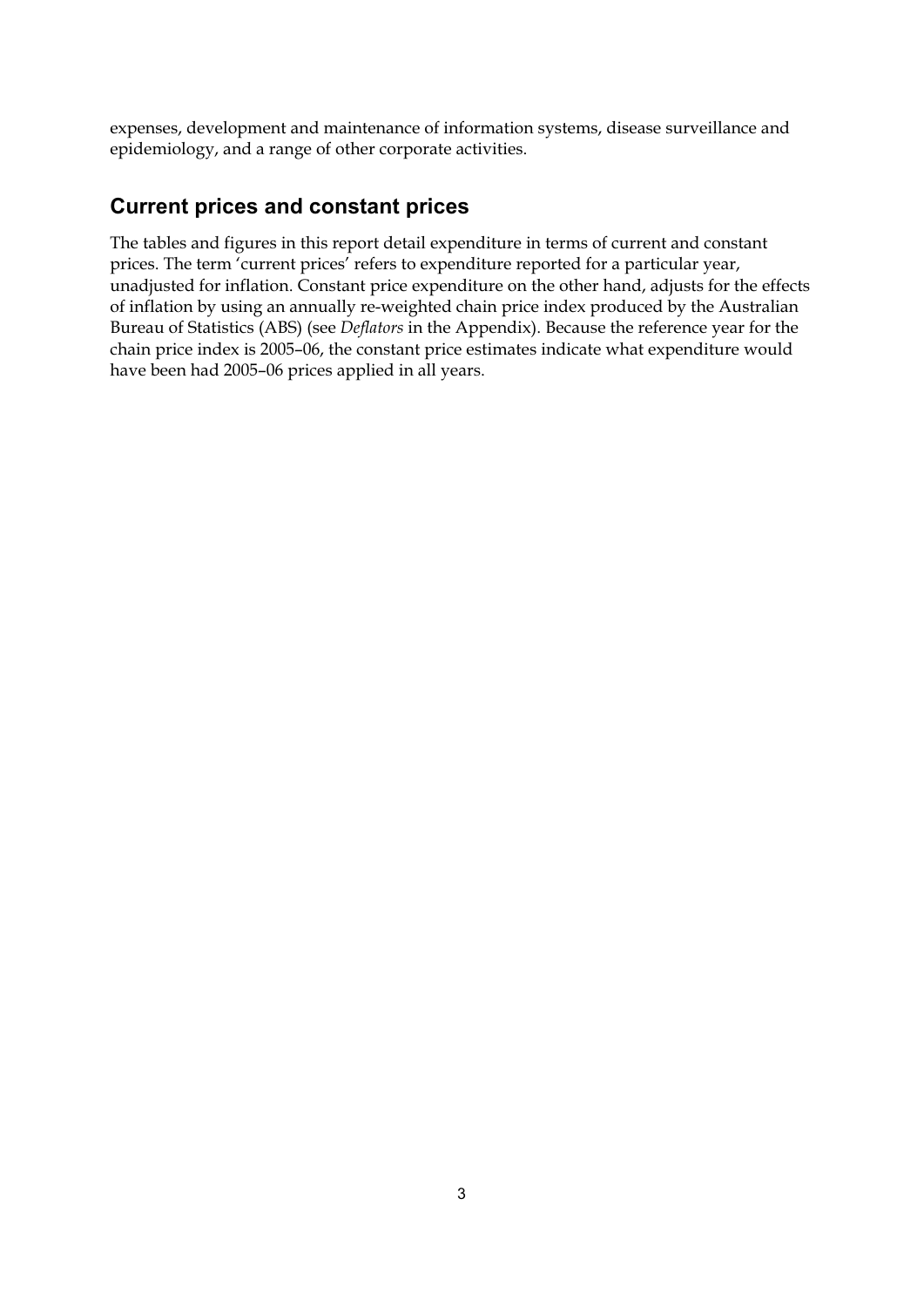## **2 Government funding of public health activities**

Total funding of public health activities during 2006–07 was estimated, in current price terms, at \$1,714.9 million. This was an increase of \$248.2 million over the previous year (Table 2.1).

The Australian Government contributed an estimated \$1,001.2 million (58.4%) of the total funding in 2006–07, compared with \$796.7 million or 54.3% in 2005–06. This increase of \$204.5 million was largely due to an increase in funding for *Organised immunisation* (up \$112.1 million from \$256.0 million in 2005–06 to \$368.1 million in 2006–07) (calculated from the AIHW health expenditure database). Of the total funding by the Australian Government in 2006–07, \$508.4 million was directly spent on its own public health programs (Table 2.1).

Funding by states and territories from their own sources was estimated at \$713.6 million in 2006–07, compared with \$670.0 million in the previous financial year. Of this, almost half was provided by New South Wales and Victoria (Table 2.2).

|                                                | 2005-06                |                       | 2006-07                |                           |  |
|------------------------------------------------|------------------------|-----------------------|------------------------|---------------------------|--|
| Source of funds                                | Amount<br>$$$ million) | Share of total<br>(%) | Amount<br>$$$ million) | Share of total<br>$(\% )$ |  |
| <b>Funding by the Australian</b><br>Government |                        |                       |                        |                           |  |
| Direct expenditure                             | 439.1                  | 29.9                  | 508.4                  | 29.6                      |  |
| SPPs to states and territories                 | 357.5                  | 24.4                  | 492.8                  | 28.7                      |  |
| Australian Government funding                  | 796.7                  | 54.3                  | 1,001.2                | 58.4                      |  |
| Funding by state and territory<br>governments  |                        |                       |                        |                           |  |
| Gross expenditure                              | 1,027.5                | 70.1                  | 1,206.5                | 70.4                      |  |
| SPPs from the Australian<br>Government         | 357.5                  | 24.4                  | 492.8                  | 28.7                      |  |
| Net funding by the states and territories      | 670.0                  | 45.7                  | 713.6                  | 41.6                      |  |
| <b>Total funding/expenditure</b>               | 1,466.7                | 100.0                 | 1,714.9                | 100.0                     |  |

**Table 2.1: Total government funding of expenditure on public health activities, current prices, by source of funds, 2005–06 and 2006–07**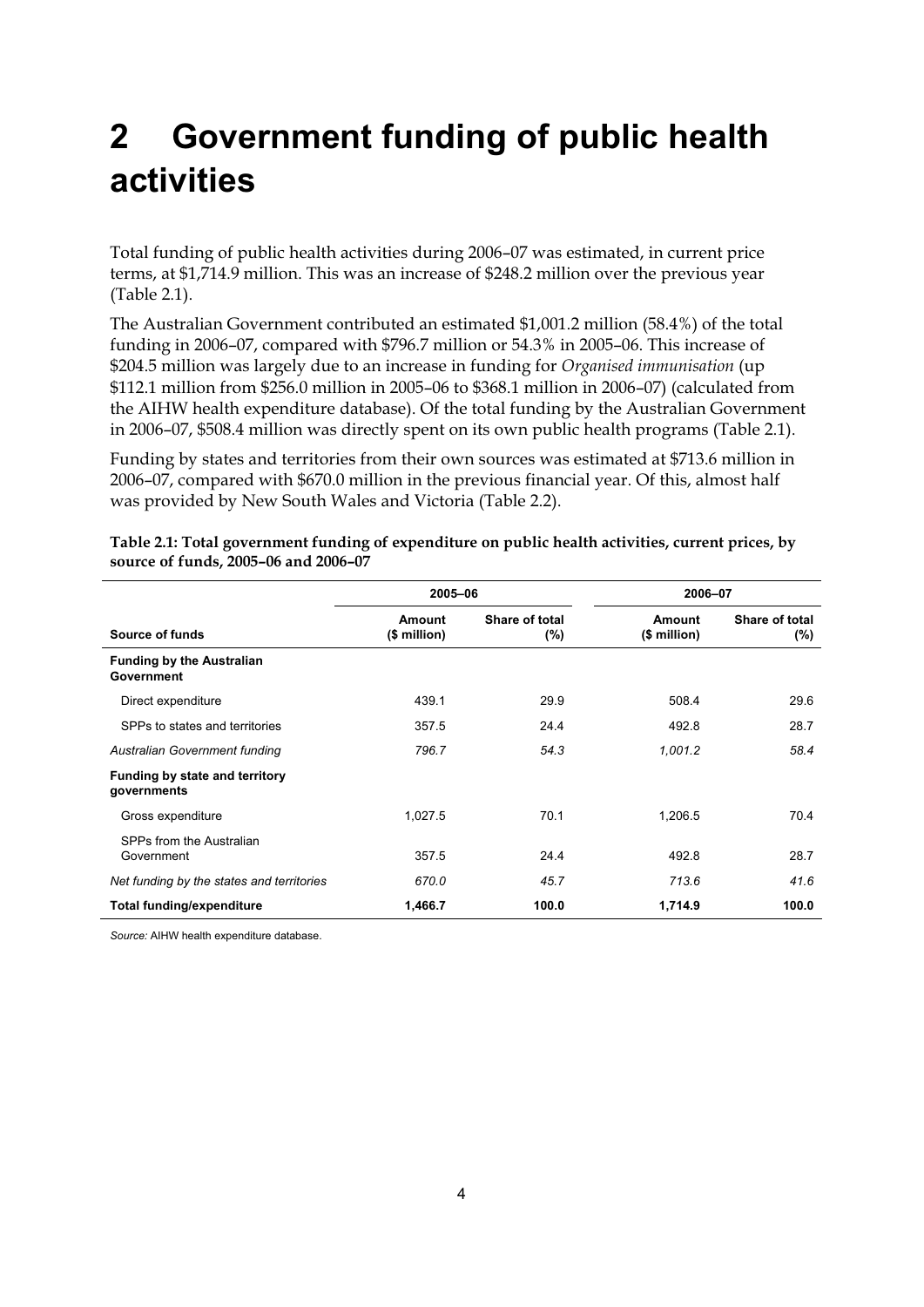|                                     | 2005-06                       |                       |                        | 2006-07               |
|-------------------------------------|-------------------------------|-----------------------|------------------------|-----------------------|
| State/territory                     | <b>Amount</b><br>(\$ million) | Share of total<br>(%) | Amount<br>(\$ million) | Share of total<br>(%) |
| New South Wales                     | 170.7                         | 25.5                  | 170.1                  | 23.8                  |
| Victoria                            | 155.3                         | 23.2                  | 177.8                  | 24.9                  |
| Queensland                          | 120.6                         | 18.0                  | 129.6                  | 18.2                  |
| Western Australia                   | 81.2                          | 12.1                  | 80.8                   | 11.3                  |
| South Australia                     | 55.9                          | 8.3                   | 64.1                   | 9.0                   |
| Tasmania                            | 17.6                          | 2.6                   | 19.8                   | 2.8                   |
| <b>Australian Capital Territory</b> | 20.3                          | 3.0                   | 20.3                   | 2.8                   |
| Northern Territory                  | 48.3                          | 7.2                   | 51.2                   | 7.2                   |
| Total                               | 670.0                         | 100.0                 | 713.6                  | 100.0                 |

**Table 2.2: Net funding for public health activities by states and territories, current prices, and shares of the total funding by states and territories, 2005–06 and 2006–07** 

*Source:* AIHW health expenditure database.

### **SPPs to state and territory governments**

Total public health funding to state and territory governments through SPPs in 2006–07 was estimated at \$492.8 million, compared with \$357.5 million in 2005–06 (Table 2.1).

Of 2006–07 funding, \$248.8 million (50.5%) was for the purchase of essential vaccines listed on the National Immunisation Program Schedule. A further \$163.6 million (33.2%) was for the funding of health programs through the Public Health Outcome Funding Agreements (PHOFAs) (Table 2.3; Box 2.1).

| Category                                        | <b>NSW</b> | Vic   | Qld   | <b>WA</b> | <b>SA</b> | Tas  | <b>ACT</b> | NΤ   | Total |
|-------------------------------------------------|------------|-------|-------|-----------|-----------|------|------------|------|-------|
| PHOFA funding                                   | 51.8       | 39.6  | 31.8  | 14.7      | 12.5      | 5.8  | 3.5        | 4.0  | 163.6 |
| Communicable disease control                    | 3.9        | 0.6   | 4.9   | 1.3       | 1.0       | 0.5  | 0.4        | 0.7  | 13.2  |
| Selected health promotion                       | 0.0        | 0.0   | 0.0   | 0.1       | 0.0       | 0.0  | 0.0        | 0.1  | 0.1   |
| Food standards and hygiene                      | 0.2        | 0.1   | 0.1   | 0.1       | 0.2       | 0.1  | 0.1        | 0.1  | 0.8   |
| Organised immunisation                          | 87.6       | 45.4  | 51.5  | 26.2      | 22.6      | 6.6  | 4.9        | 4.1  | 248.8 |
| Prevention of hazardous and harmful<br>drug use | 21.5       | 15.6  | 11.7  | 6.7       | 4.6       | 2.7  | 1.7        | 1.8  | 66.3  |
| <b>Total payments</b>                           | 164.9      | 101.2 | 100.0 | 49.0      | 40.8      | 15.7 | 10.4       | 10.8 | 492.8 |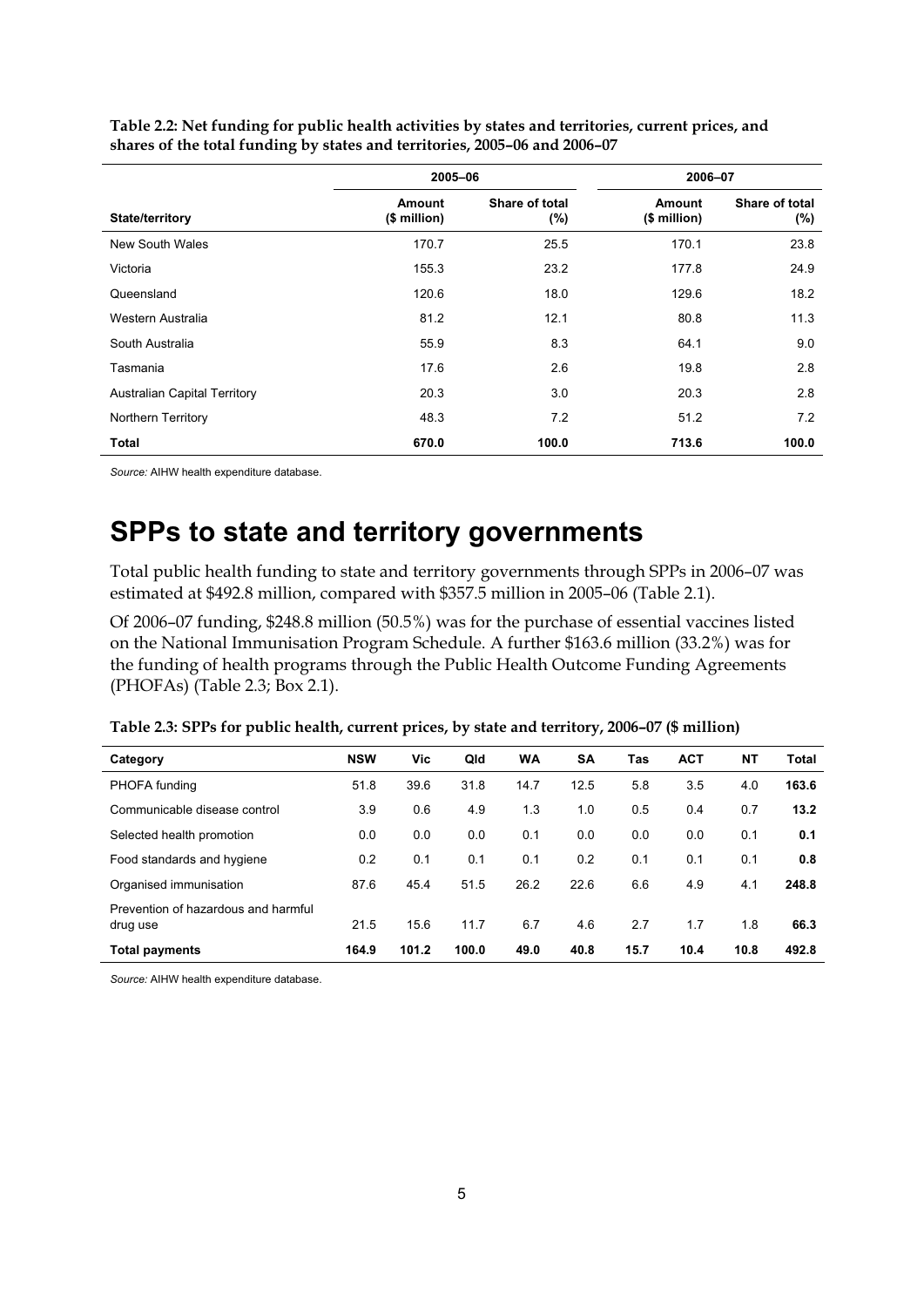#### **Box 2.1: Public Health Outcome Funding Agreements (PHOFAs)**

*The PHOFAs are funding agreements between the Australian Government and each state and territory government. The PHOFAs discussed in this report cover the period 1 July 2004 to 30 June 2009. The agreements provide funding to achieve outcomes in the following broad areas of public health:* 

- *communicable diseases*
- *cancer screening*
- *health risk factors—in particular alcohol and tobacco use, women's health, and sexual and reproductive health.*

*The Australian Government has committed a total of \$812 million over the period 2004–05 to 2008–09 under the PHOFAs.* 

*Funding through the agreements is broadbanded, giving states and territories the flexibility to manage local needs and priorities within the total pool of funds allocated to them (DoHA 2006). As a result however, it is not possible to disaggregate total PHOFA funding to individual core public health activities.*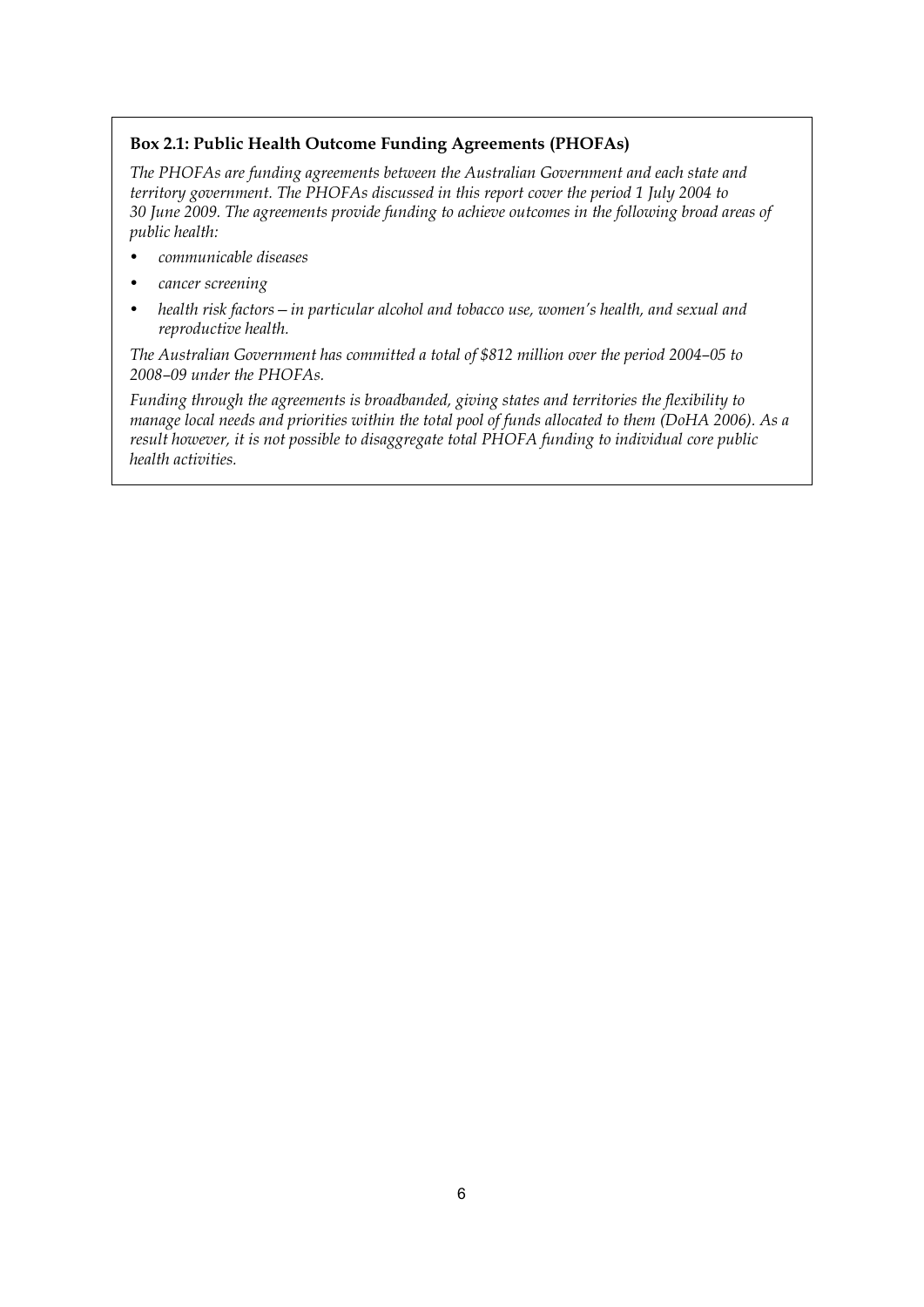## **3 Government expenditure on public health activities**

Of the total \$1,714.9 million spent on public health activities in 2006–07, \$1,206.5 million (70.4%) was incurred by the state and territory governments. The balance of \$508.4 million (29.6%) related to programs and activities for which the Australian Government was directly responsible (Table 3.1).

*Organised immunisation* accounted for \$436.0 million or 25.4% of estimated expenditure on all public health activities by all jurisdictions during 2006–07 and reflected the largest single area of public health expenditure. Other major activities, in terms of their share of total expenditure, were:

- *Selected health promotion*—\$283.8 million (16.5% of total expenditure on public health activities)
- *Screening programs*—\$261.9 million (15.3% of total expenditure on public health activities) (Table 3.1; Figure 3.1).

|                                              | Australian | <b>States and</b> |         |
|----------------------------------------------|------------|-------------------|---------|
| <b>Activity</b>                              | Government | territories       | Total   |
| Communicable disease control                 | 40.7       | 213.5             | 254.2   |
| Selected health promotion                    | 47.5       | 236.3             | 283.8   |
| Organised immunisation                       | 119.3      | 316.8             | 436.0   |
| Environmental health                         | 18.8       | 70.7              | 89.5    |
| Food standards and hygiene                   | 16.6       | 17.9              | 34.5    |
| Screening programs                           | 93.6       | 168.3             | 261.9   |
| Prevention of hazardous and harmful drug use | 46.8       | 160.5             | 207.3   |
| Public health research                       | 125.2      | 22.5              | 147.7   |
| <b>Total expenditure</b>                     | 508.4      | 1.206.5           | 1.714.9 |

#### **Table 3.1: Total government expenditure on public health activities, current prices, by activity, 2006–07 (\$ million)**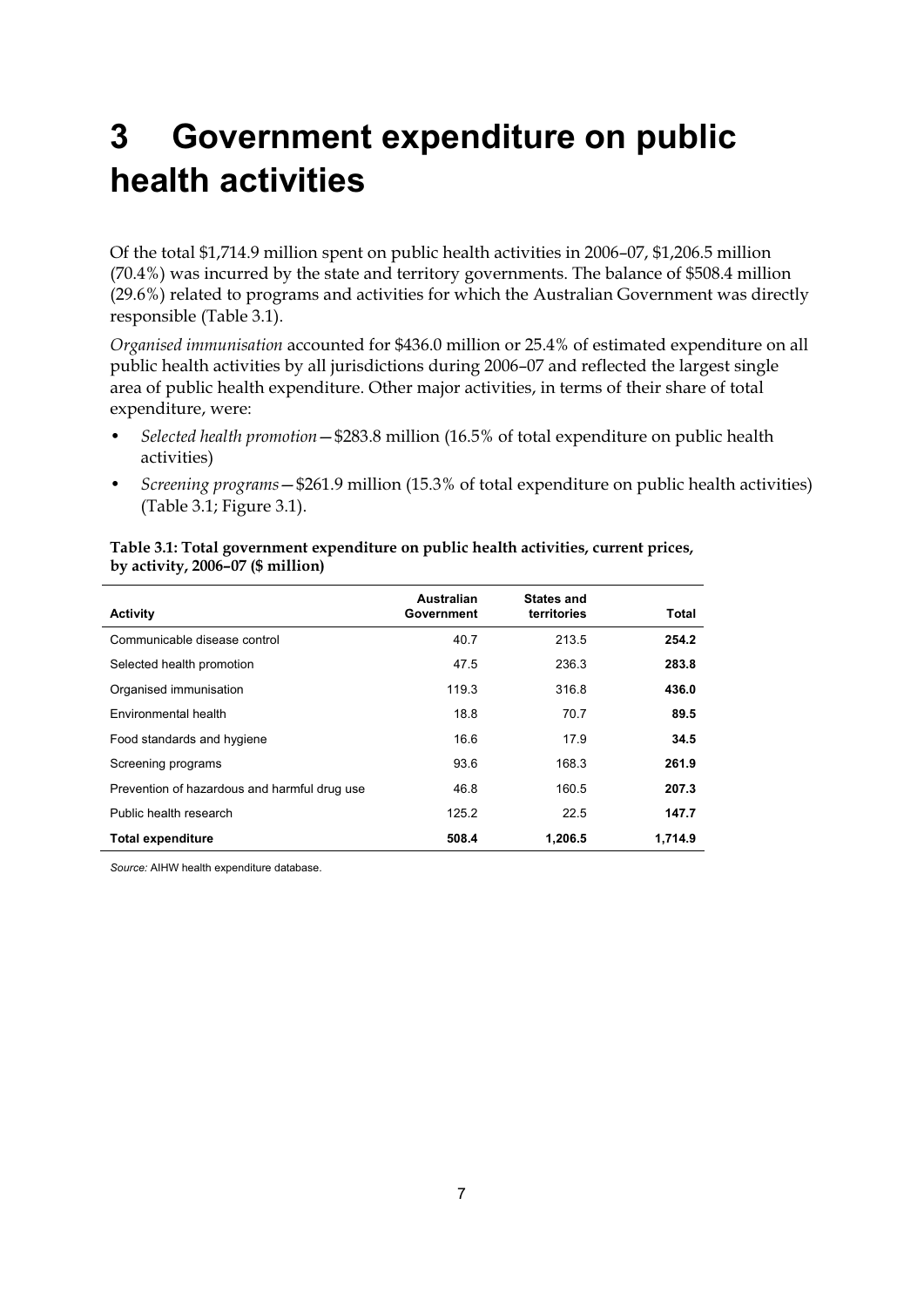| Activity                                        | <b>NSW</b> | <b>Vic</b> | Qld   | <b>WA</b> | <b>SA</b> | Tas  | <b>ACT</b> | <b>NT</b> | <b>Total</b> |
|-------------------------------------------------|------------|------------|-------|-----------|-----------|------|------------|-----------|--------------|
| Communicable disease control                    | 70.0       | 39.9       | 34.4  | 25.1      | 18.7      | 5.0  | 6.4        | 13.9      | 213.5        |
| Selected health promotion                       | 47.2       | 87.5       | 38.3  | 25.0      | 15.7      | 5.6  | 6.3        | 10.5      | 236.3        |
| Organised immunisation                          | 110.0      | 58.9       | 61.3  | 29.4      | 26.8      | 8.4  | 6.1        | 16.0      | 316.8        |
| Environmental health                            | 15.5       | 9.0        | 17.1  | 10.3      | 6.2       | 3.8  | 3.1        | 5.7       | 70.7         |
| Food standards and hygiene                      | 5.2        | 2.6        | 2.1   | 2.2       | 2.2       | 0.3  | 2.5        | 0.8       | 17.9         |
| Screening programs                              | 52.6       | 43.9       | 35.5  | 10.5      | 12.6      | 5.2  | 2.9        | 5.2       | 168.3        |
| Prevention of hazardous and<br>harmful drug use | 31.3       | 28.0       | 39.9  | 23.3      | 19.5      | 6.8  | 3.2        | 8.5       | 160.5        |
| Public health research                          | 3.1        | 9.1        | 0.9   | 3.9       | 3.3       | 0.3  | 0.2        | 1.6       | 22.5         |
| <b>Total expenditure</b>                        | 334.9      | 279.0      | 229.6 | 129.8     | 104.9     | 35.5 | 30.7       | 62.0      | 1.206.5      |

**Table 3.2: Total expenditure on public health activities by state and territory governments, current prices, by activity, 2006–07 (\$ million)** 

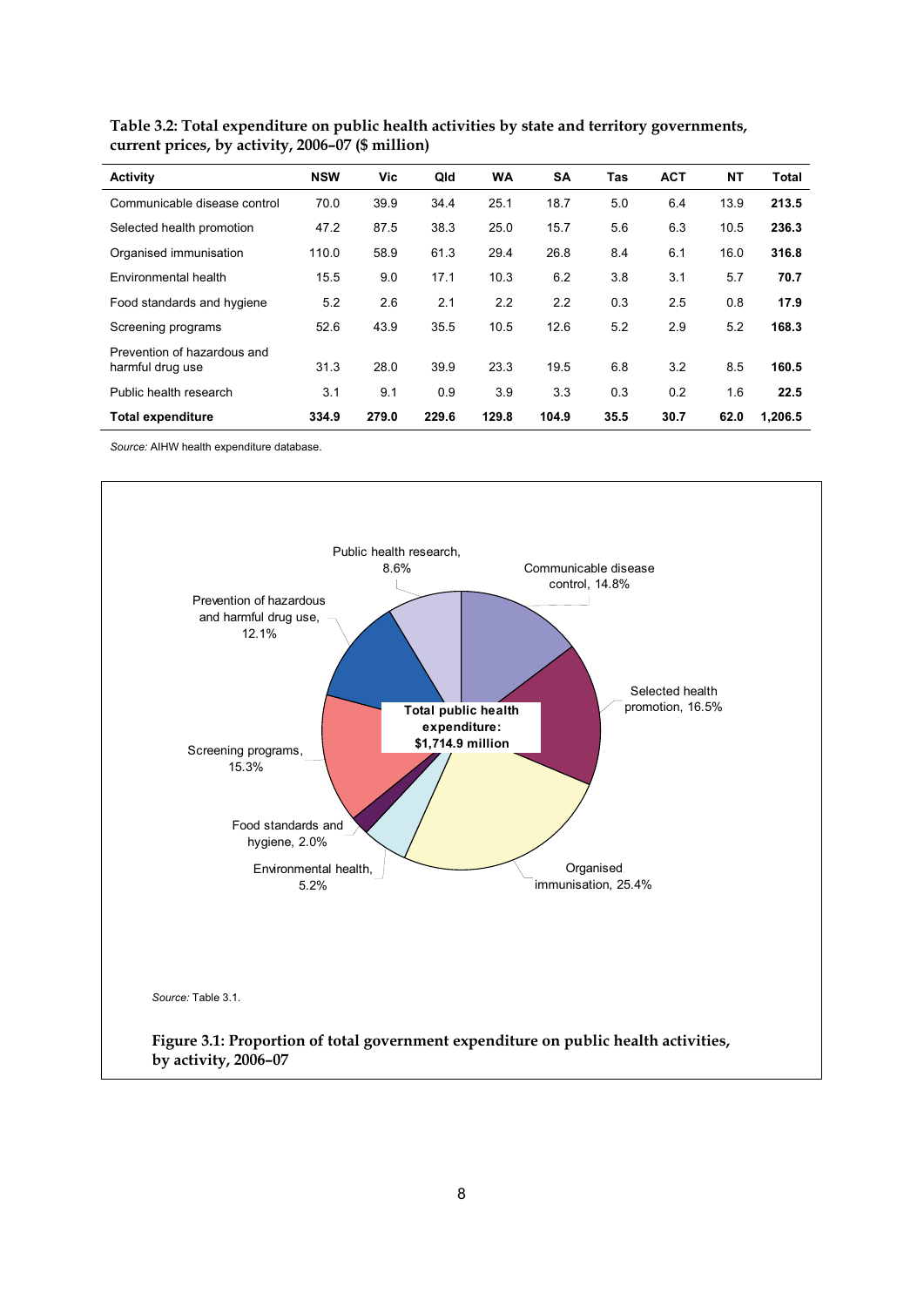### **Public health expenditure per person**

As the Australian population grows, it could be anticipated that public health expenditure must also increase in order to maintain the average level of public health services provided to each person in the community. Examining public health expenditure on a per person basis removes the influence of change in population from the analysis and allows comparative assessments to be made across different-sized populations.

During 2006–07, estimated government public health expenditure per person was \$82.22, which was \$10.85 more per person than the previous year. Real growth in per person expenditure between 1999–00 and 2006–07 varied between –3.8% and 10.9%, averaged 4.2% per year, and was 10.9% between 2005–06 and 2006–07 (Table 3.3). Variation in growth rates reflects, among other things, the typical trend in expenditure on *Organised immunisation* in years following the introduction of new vaccines.

|                            | Amount (\$)    |                 | Growth rate over previous year (%) |                 |
|----------------------------|----------------|-----------------|------------------------------------|-----------------|
| Year                       | <b>Current</b> | <b>Constant</b> | <b>Current</b>                     | <b>Constant</b> |
| 1999-00                    | 48.03          | 59.22           |                                    |                 |
| 2000-01                    | 52.56          | 62.85           | 9.4                                | 6.1             |
| $2001 - 02$                | 55.85          | 64.69           | 6.3                                | 2.9             |
| $2002 - 03$                | 60.75          | 68.01           | 8.8                                | 5.1             |
| 2003-04                    | 63.09          | 68.21           | 3.9                                | 0.3             |
| 2004-05                    | 71.09          | 74.21           | 12.7                               | 8.8             |
| 2005-06                    | 71.37          | 71.37           | 0.4                                | $-3.8$          |
| 2006-07                    | 82.22          | 79.14           | 15.2                               | 10.9            |
| Average annual growth rate |                |                 |                                    |                 |
| 1999-00 to 2006-07         |                |                 | 8.0                                | 4.2             |

Table 3.3: Average public health expenditure per person<sup>(a)</sup>, current and constant<sup>(b)</sup> prices, and **annual growth rates, 1999–00 to 2006–07** 

(a) Based on annual mean resident population for year ended 30 June.

(b) Constant price public health expenditure for 1999–00 to 2006–07 is expressed in terms of 2005–06 prices.

*Source:* AIHW health expenditure database.

### **Average public health expenditure per person in each state and territory**

In order to estimate total government public health expenditure occurring within each state and territory, direct expenditure by the Australian Government has been apportioned across each state and territory (see *Method for allocating direct expenditure by the Australian Government to states and territories* in the Appendix). This means that the following estimates do not just relate to how much each state and territory government spent on public health services for its population—the estimates also include expenditure by the Australian Government that is estimated to have benefited residents of that state or territory.

In 2006–07, the highest average expenditure per person occurred in the Northern Territory and the Australian Capital Territory. Average expenditure on public health activities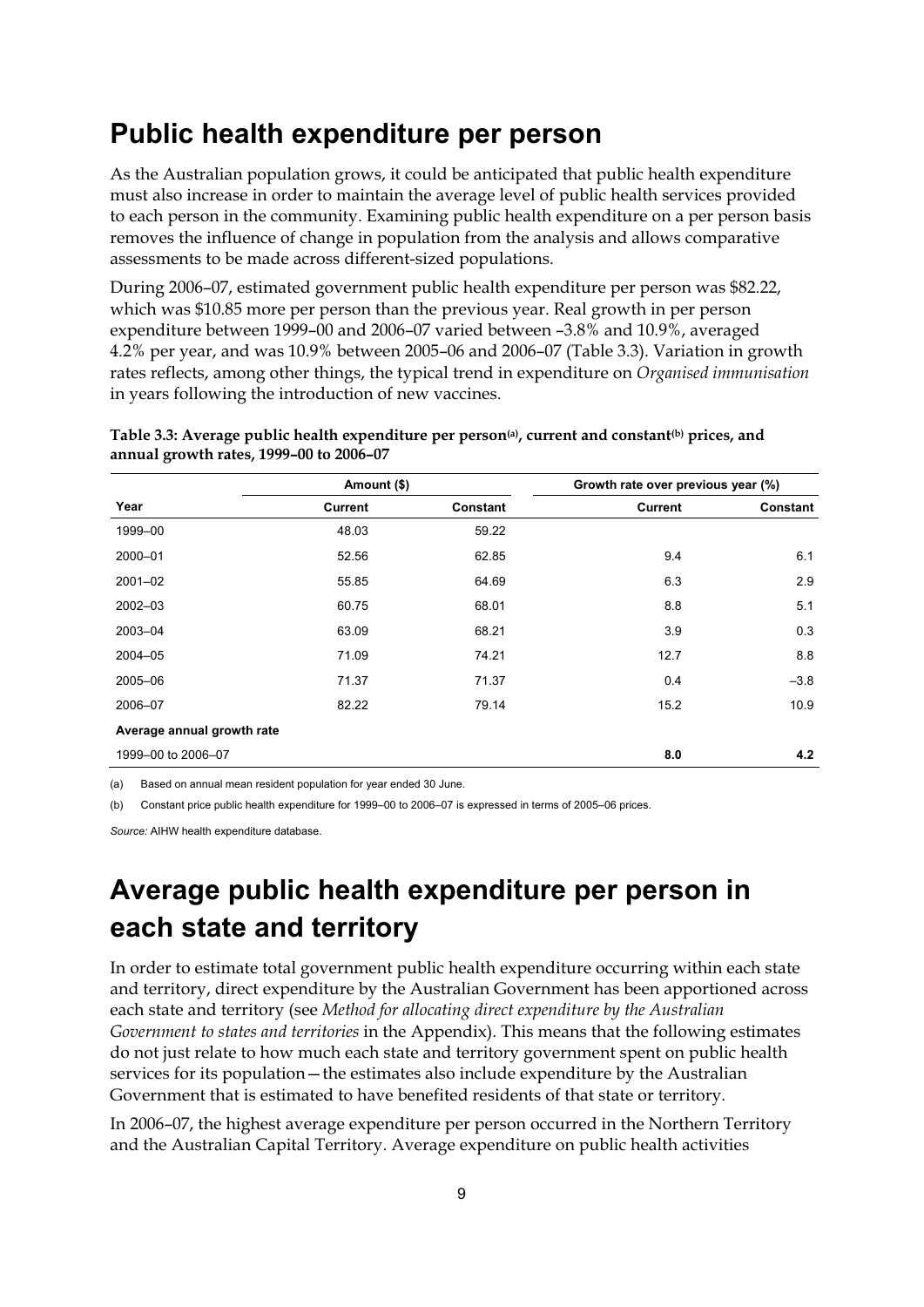occurring within these jurisdictions was estimated at \$316.32 and \$115.02 per person respectively, compared with the national average of \$82.22 per person (Table 3.4). In the case of the Australian Capital Territory, while the expenditures are averaged across the Territory's population, some of the activities covered by those expenditures are used by the population in the surrounding regions of New South Wales.

At the other end of the scale, the lowest average expenditure per person occurred in New South Wales and Queensland (\$71.78 and \$79.77 per person, respectively) (Table 3.4).

While these results indicate that there are some economies of scale in providing public health services to larger populations, it is also true that average expenditure per person is influenced by other non-public health factors such as location, population demographics, and services undertaken by other agencies or local governments within a jurisdiction (see *Technical Notes* in Appendix).

This last point partly explains why expenditure in states such as Victoria, where local governments play a large role in the provision of public health services (Table A2), is lower than may be expected based purely on population share. For example, nearly half of all childhood vaccinations in Victoria are administered through local government councils, so these services are not funded by the Victorian Government (AIHW 2006). The opposite will be true in the Australian Capital Territory however—as there are no local governments and all functions typically carried out by councils in other jurisdictions are the responsibility of the Territory Government.

In the case of the Northern Territory, expenditure on public health activities is likely to be higher than the national average as a result of the relative isolation of the population, and the higher proportion of Indigenous people in the population who have a much poorer average health status. It is important to consider these qualifications (and those outlined in the Appendix) when comparing estimates across jurisdictions.

| <b>Activity</b>              | <b>NSW</b> | <b>Vic</b> | Qld   | <b>WA</b> | SA    | Tas   | <b>ACT</b> | <b>NT</b> | Average |
|------------------------------|------------|------------|-------|-----------|-------|-------|------------|-----------|---------|
| Communicable disease control | 12.17      | 9.67       | 10.28 | 14.02     | 13.81 | 12.19 | 21.05      | 67.10     | 12.19   |
| Selected health promotion    | 9.17       | 19.22      | 11.55 | 14.30     | 12.23 | 13.71 | 21.12      | 51.47     | 13.61   |
| Organised immunisation       | 19.97      | 20.92      | 19.89 | 19.08     | 21.53 | 20.47 | 22.77      | 81.76     | 20.90   |
| Environmental health         | 3.16       | 2.65       | 5.04  | 5.87      | 4.83  | 8.72  | 9.97       | 27.58     | 4.29    |
| Food standards and hygiene   | 1.55       | 1.30       | 1.31  | 1.85      | 2.17  | 1.44  | 8.28       | 4.58      | 1.65    |
| Screening programs           | 12.50      | 11.64      | 13.57 | 10.02     | 13.05 | 16.16 | 13.48      | 28.38     | 12.56   |
| Prevention of hazardous and  |            |            |       |           |       |       |            |           |         |
| harmful drug use             | 6.81       | 7.66       | 11.90 | 13.43     | 14.63 | 16.11 | 11.63      | 42.03     | 9.94    |
| Public health research       | 6.46       | 7.77       | 6.22  | 7.89      | 8.09  | 6.64  | 6.73       | 13.42     | 7.08    |
| <b>Total</b>                 | 71.78      | 80.84      | 79.77 | 86.45     | 90.33 | 95.44 | 115.02     | 316.32    | 82.22   |

**Table 3.4: Estimated total government expenditure(a)(b) per person(c) on public health activities in each state and territory, current prices, 2006–07 (\$)** 

(a) Includes expenditures incurred by state and territory governments that are wholly or partly funded by the Australian Government through SPPs to states and territories.

(b) Includes estimates of direct expenditure incurred by the Australian Government on its own public health programs which have been apportioned across states and territories (see Appendix).

(c) Based on the annual mean resident population for the jurisdiction concerned.

*Note:* Estimates and comparisons across states and territories need to be interpreted with care. For further information see *Jurisdictions' technical notes* in the Appendix.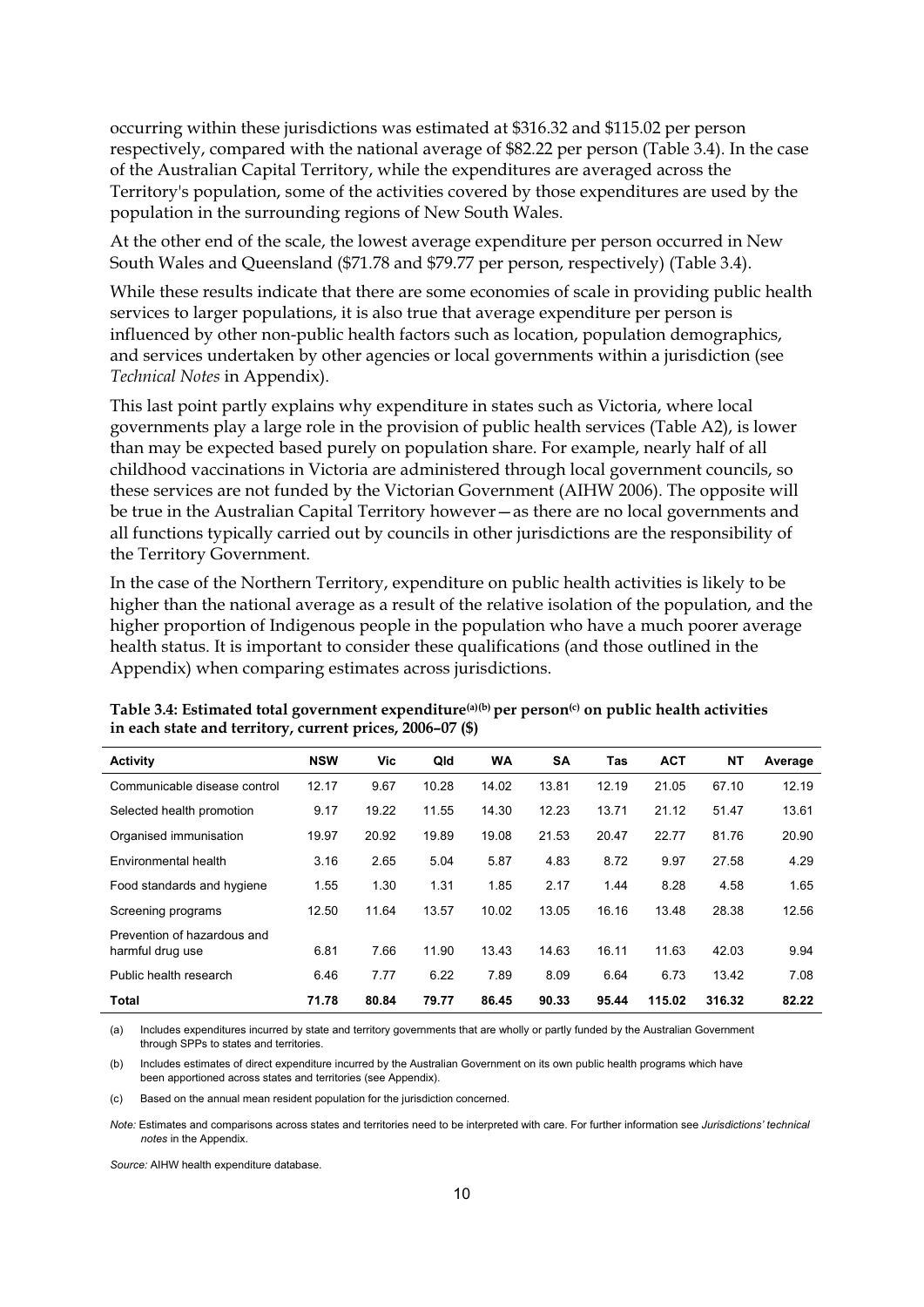## **Public health expenditure as a proportion of total recurrent health expenditure**

In the 7 years from 1999–00 to 2005–06, the public health share of total recurrent health expenditure has remained virtually constant at around 1.8% to 1.9% (AIHW 2008).

At the time of preparing this report, an estimate of total recurrent health expenditure (i.e. excluding capital expenditure) on health goods and services from all sources, has not yet been estimated or published. As a result, it is not possible to accurately calculate expenditure on public health activities as a proportion of total health expenditure in Australia.

If it is assumed that total recurrent health expenditure in 2006–07 grew in line with average annual growth over the previous 7 years, then public health expenditure will again represent 1.9% of the total. While this number cannot be calculated with certainty, it will remain at around that level for all realistic projections of total recurrent health expenditure. An update to this estimate will be published when total recurrent health expenditure estimates are made available in *Health expenditure Australia 2006–07* later this year.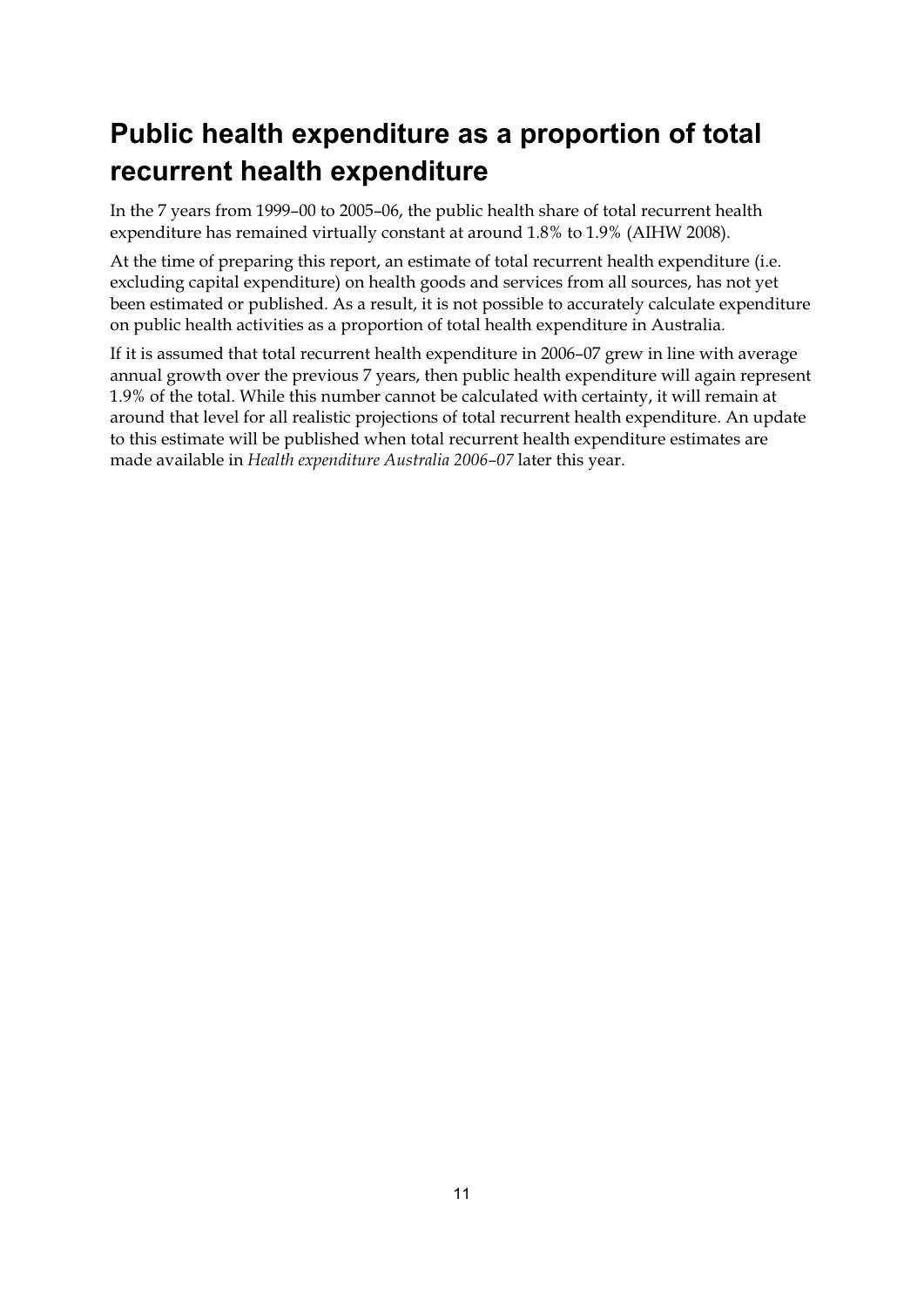## **4 Growth in expenditure on public health activities**

Between 1999–00 and 2006–07, estimated expenditure in constant price terms grew at an average rate of 5.6% per year. All activities showed real increases in expenditure over the 8 years, with the highest average annual growth rates being recorded for expenditure on *Organised immunisation* (12.3%) and *Public health research* (8.2%) (Table 4.1).

Similarly, the activities recording the highest real growth between 2005–06 and 2006–07 were also *Organised immunisation* (30.8%) and *Public health research* (14.8%) (Table 4.1).

|                                |            |            |       |      |            |           |              |            | <b>PHOFA</b>         |         |
|--------------------------------|------------|------------|-------|------|------------|-----------|--------------|------------|----------------------|---------|
| Year                           | <b>CDC</b> | <b>SHP</b> | ΟI    | EH   | <b>FSH</b> | <b>SP</b> | <b>PHHDU</b> | <b>PHR</b> | admin <sup>(b)</sup> | Total   |
| 1999-00                        | 186.9      | 206.8      | 186.0 | 71.1 | 30.8       | 219.9     | 145.3        | 82.0       | 0.3                  | 1,129.0 |
| 2000-01                        | 195.6      | 224.8      | 202.1 | 77.8 | 41.9       | 220.2     | 170.4        | 79.0       | 0.3                  | 1,212.1 |
| $2001 - 02$                    | 215.2      | 254.5      | 205.1 | 83.7 | 38.1       | 217.7     | 160.2        | 89.6       | 0.3                  | 1,264.4 |
| $2002 - 03$                    | 224.2      | 239.2      | 286.1 | 82.8 | 37.9       | 204.7     | 171.8        | 99.0       | 0.3                  | 1,346.0 |
| 2003-04                        | 220.5      | 233.0      | 289.8 | 86.3 | 38.3       | 213.6     | 181.5        | 102.0      | 0.3                  | 1,365.3 |
| 2004-05                        | 241.9      | 241.2      | 352.8 | 87.0 | 34.2       | 231.6     | 202.5        | 111.0      | 0.3                  | 1,502.5 |
| 2005-06                        | 247.6      | 250.9      | 320.8 | 85.2 | 34.3       | 227.6     | 176.2        | 123.8      | 0.3                  | 1,466.7 |
| 2006-07                        | 244.7      | 273.2      | 419.7 | 86.2 | 33.2       | 252.0     | 199.5        | 142.2      |                      | 1,650.6 |
| Growth rate (%)                |            |            |       |      |            |           |              |            |                      |         |
| 2005-06 to<br>2006-07          | $-1.2$     | 8.9        | 30.8  | 1.2  | $-3.1$     | 10.7      | 13.2         | 14.8       |                      | 12.5    |
| Average annual growth rate (%) |            |            |       |      |            |           |              |            |                      |         |
| 1999-00 to<br>2006-07          | 3.9        | 4.1        | 12.3  | 2.8  | 1.1        | 2.0       | 4.6          | 8.2        |                      | 5.6     |

**Table 4.1: Total government expenditure on public health activities, constant prices(a), by activity, 1999–00 to 2006–07 (\$ million)** 

(a) Constant price public health expenditure for 1999–00 to 2006–07 is expressed in terms of 2005–06 prices.

(b) In previous reports, direct expenditure incurred by the Australian Government in administering the PHOFAs was reported separately as it could not be specifically allocated to any of the core public health activity categories. For 2006–07 this expenditure has been treated as corporate overhead expenditure and apportioned across all categories.

*Source:* AIHW health expenditure database.

At a jurisdictional level, the highest average annual real growth in estimated expenditure over the period 1999–00 to 2006–07 was recorded by Queensland (8.7%) followed by the Australian Government (6.1%), Victoria (5.3%) and Western Australia (5.2%). Other jurisdictions had average real growth rates ranging from 0.6% in the Australian Capital Territory to 4.9% in Tasmania (Table 4.2).

The highest real growth between 2005–06 and 2006–07 was recorded by South Australia (21.5%), Queensland (20.3%) and Tasmania (17.7%) (Table 4.2). The majority of the growth recorded by South Australia and Queensland can be attributed to new immunisation programs, with expenditure on this activity increasing 112% and 86% respectively (calculated from the AIHW health expenditure database).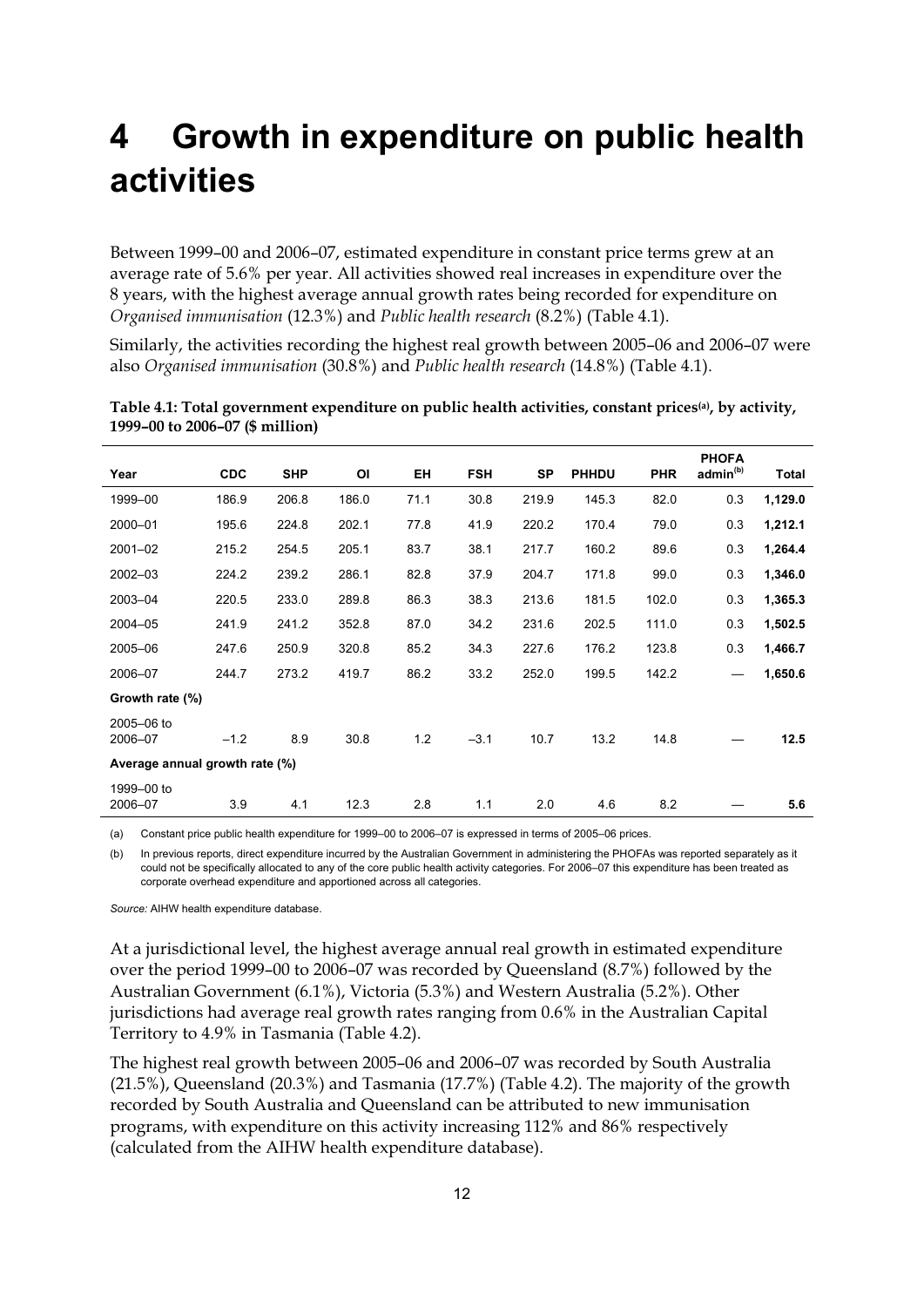| Year                           | Aust<br>Govt | <b>NSW</b> | Vic   | Qld   | <b>WA</b> | SA    | Tas  | <b>ACT</b> | NΤ   | Total   |
|--------------------------------|--------------|------------|-------|-------|-----------|-------|------|------------|------|---------|
| 1999-00                        | 323.1        | 233.8      | 187.7 | 122.7 | 87.7      | 72.8  | 24.5 | 28.3       | 48.3 | 1,129.0 |
| 2000-01                        | 350.7        | 239.0      | 225.2 | 130.9 | 92.4      | 76.9  | 26.0 | 26.5       | 44.5 | 1,212.1 |
| $2001 - 02$                    | 362.7        | 254.2      | 229.2 | 142.8 | 99.1      | 78.7  | 27.5 | 26.3       | 44.0 | 1,264.4 |
| $2002 - 03$                    | 358.6        | 261.2      | 263.5 | 162.2 | 108.5     | 91.8  | 31.2 | 27.5       | 41.4 | 1,346.0 |
| 2003-04                        | 374.3        | 281.9      | 245.5 | 164.0 | 109.5     | 85.6  | 29.2 | 27.5       | 47.8 | 1,365.3 |
| 2004-05                        | 491.8        | 292.2      | 237.6 | 172.8 | 108.5     | 85.6  | 27.4 | 29.5       | 57.1 | 1,502.5 |
| 2005-06                        | 439.1        | 289.1      | 242.7 | 183.5 | 116.8     | 83.2  | 29.0 | 28.0       | 55.1 | 1,466.7 |
| 2006-07                        | 489.4        | 322.2      | 268.6 | 220.7 | 125.2     | 101.1 | 34.2 | 29.5       | 59.7 | 1,650.6 |
| Growth rate (%)                |              |            |       |       |           |       |      |            |      |         |
| 2005-06 to<br>2006-07          | 11.4         | 11.5       | 10.6  | 20.3  | 7.2       | 21.5  | 17.7 | 5.5        | 8.3  | 12.5    |
| Average annual growth rate (%) |              |            |       |       |           |       |      |            |      |         |
| 1999-00 to<br>2006-07          | 6.1          | 4.7        | 5.3   | 8.7   | 5.2       | 4.8   | 4.9  | 0.6        | 3.1  | 5.6     |

**Table 4.2: Total government expenditure on public health activities, constant prices(a), by jurisdiction, 1999–00 to 2006–07 (\$ million)** 

(a) Constant price public health expenditure for 1999–00 to 2006–07 is expressed in terms of 2005–06 prices.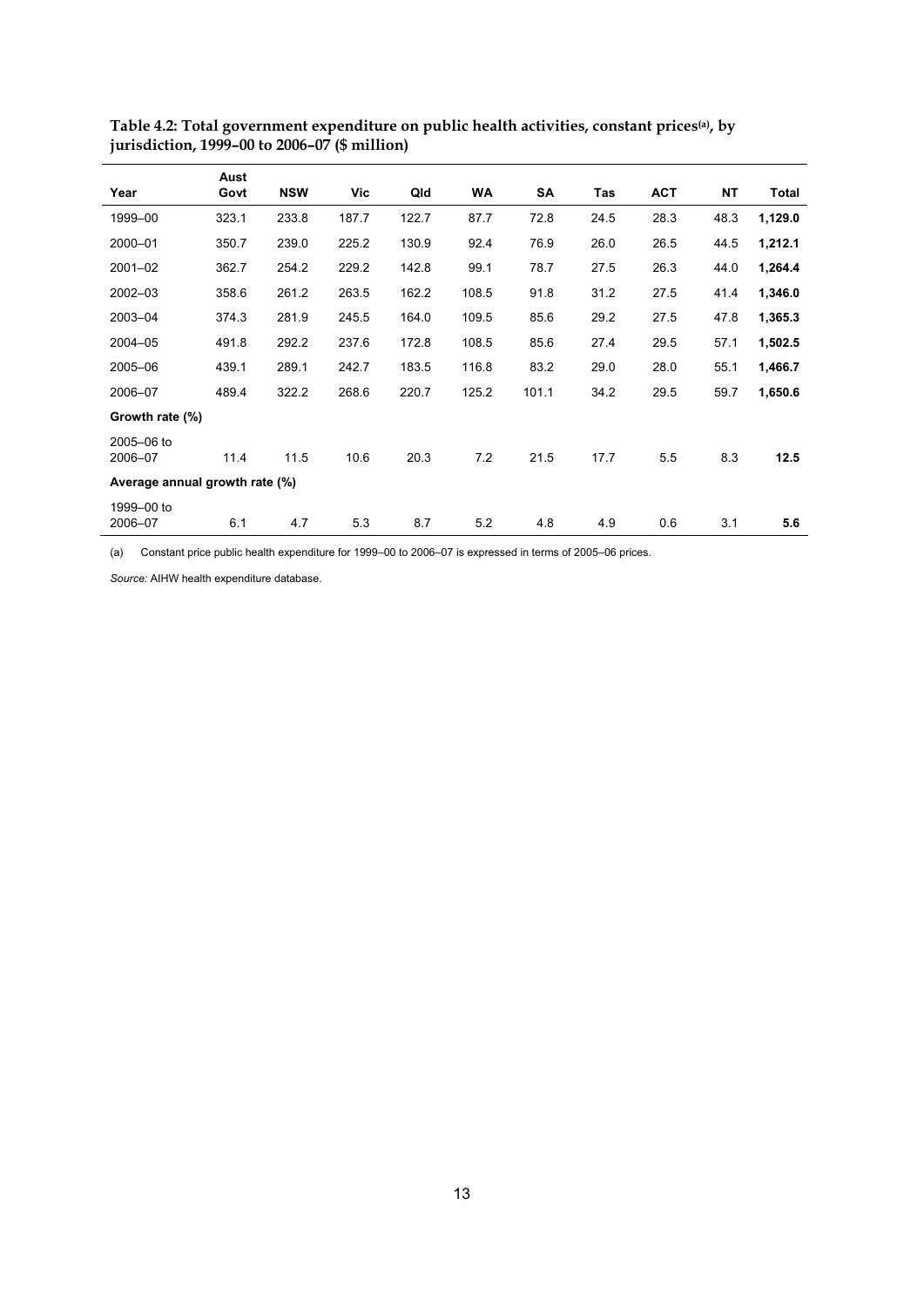## **Appendix: technical notes**

### **Definition of public health activities**

**Table A1: Definition of core public health activities used to compile** *Public health expenditure in Australia, 2006–07*

| <b>Public health activity category</b> | <b>Definition</b>                                                                                                                                                                                                                                                                                                                                                                                                                                                      |  |  |  |  |
|----------------------------------------|------------------------------------------------------------------------------------------------------------------------------------------------------------------------------------------------------------------------------------------------------------------------------------------------------------------------------------------------------------------------------------------------------------------------------------------------------------------------|--|--|--|--|
| Communicable disease control           | This category includes all activities associated with the development and<br>implementation of programs to prevent the spread of communicable diseases.                                                                                                                                                                                                                                                                                                                |  |  |  |  |
|                                        | Expenditure on <i>Communicable disease control</i> is recorded using three subcategories:                                                                                                                                                                                                                                                                                                                                                                              |  |  |  |  |
|                                        | HIV/AIDS, hepatitis C and sexually transmitted infections                                                                                                                                                                                                                                                                                                                                                                                                              |  |  |  |  |
|                                        | Needle and syringe programs                                                                                                                                                                                                                                                                                                                                                                                                                                            |  |  |  |  |
|                                        | Other communicable disease control.                                                                                                                                                                                                                                                                                                                                                                                                                                    |  |  |  |  |
|                                        | The public health component of the HIV/AIDS, hepatitis C and sexually transmitted<br>infections strategies includes all activities associated with the development and<br>implementation of prevention and education programs to prevent the spread of<br>HIV/AIDS, hepatitis C and sexually transmitted infections.                                                                                                                                                   |  |  |  |  |
| Selected health promotion              | This category includes activities that are delivered on a population-wide basis that<br>foster healthy lifestyle and a healthy social environment, and health promotion<br>activities that address health risk factors such as sun exposure, poor nutrition and<br>physical inactivity. The underlying criterion for the inclusion of health promotion<br>programs within this category is that they are population health programs promoting<br>health and wellbeing. |  |  |  |  |
|                                        | The following health promotion programs delineate the boundaries for Selected health<br>promotion:                                                                                                                                                                                                                                                                                                                                                                     |  |  |  |  |
|                                        | healthy settings (such as municipal health planning)<br>$\bullet$                                                                                                                                                                                                                                                                                                                                                                                                      |  |  |  |  |
|                                        | encouraging healthy weight through nutrition and physical activity                                                                                                                                                                                                                                                                                                                                                                                                     |  |  |  |  |
|                                        | personal hygiene                                                                                                                                                                                                                                                                                                                                                                                                                                                       |  |  |  |  |
|                                        | mental health awareness                                                                                                                                                                                                                                                                                                                                                                                                                                                |  |  |  |  |
|                                        | sun exposure and protection                                                                                                                                                                                                                                                                                                                                                                                                                                            |  |  |  |  |
|                                        | injury prevention (including suicide prevention and prevention of female genital<br>mutilation)                                                                                                                                                                                                                                                                                                                                                                        |  |  |  |  |
|                                        | organised population health screening of heart disease risk factors.                                                                                                                                                                                                                                                                                                                                                                                                   |  |  |  |  |
| Organised immunisation                 | This category includes immunisation clinics, school immunisation programs,<br>immunisation education, public awareness, immunisation databases and information<br>systems.                                                                                                                                                                                                                                                                                             |  |  |  |  |
|                                        | Expenditure on <i>Organised immunisation</i> is reported for each of the following three<br>subcategories:                                                                                                                                                                                                                                                                                                                                                             |  |  |  |  |
|                                        | Organised childhood immunisation as defined under the Australian Government's<br>$\bullet$<br>National Immunisation Program (see<br>www.immunise.health.gov.au/internet/immunise/publishing.nsf/content/nips)                                                                                                                                                                                                                                                          |  |  |  |  |
|                                        | Organised pneumococcal and influenza immunisation                                                                                                                                                                                                                                                                                                                                                                                                                      |  |  |  |  |
|                                        | All other organised immunisation programs (excluding ad hoc or opportunistic<br>immunisation).                                                                                                                                                                                                                                                                                                                                                                         |  |  |  |  |

*(continued)*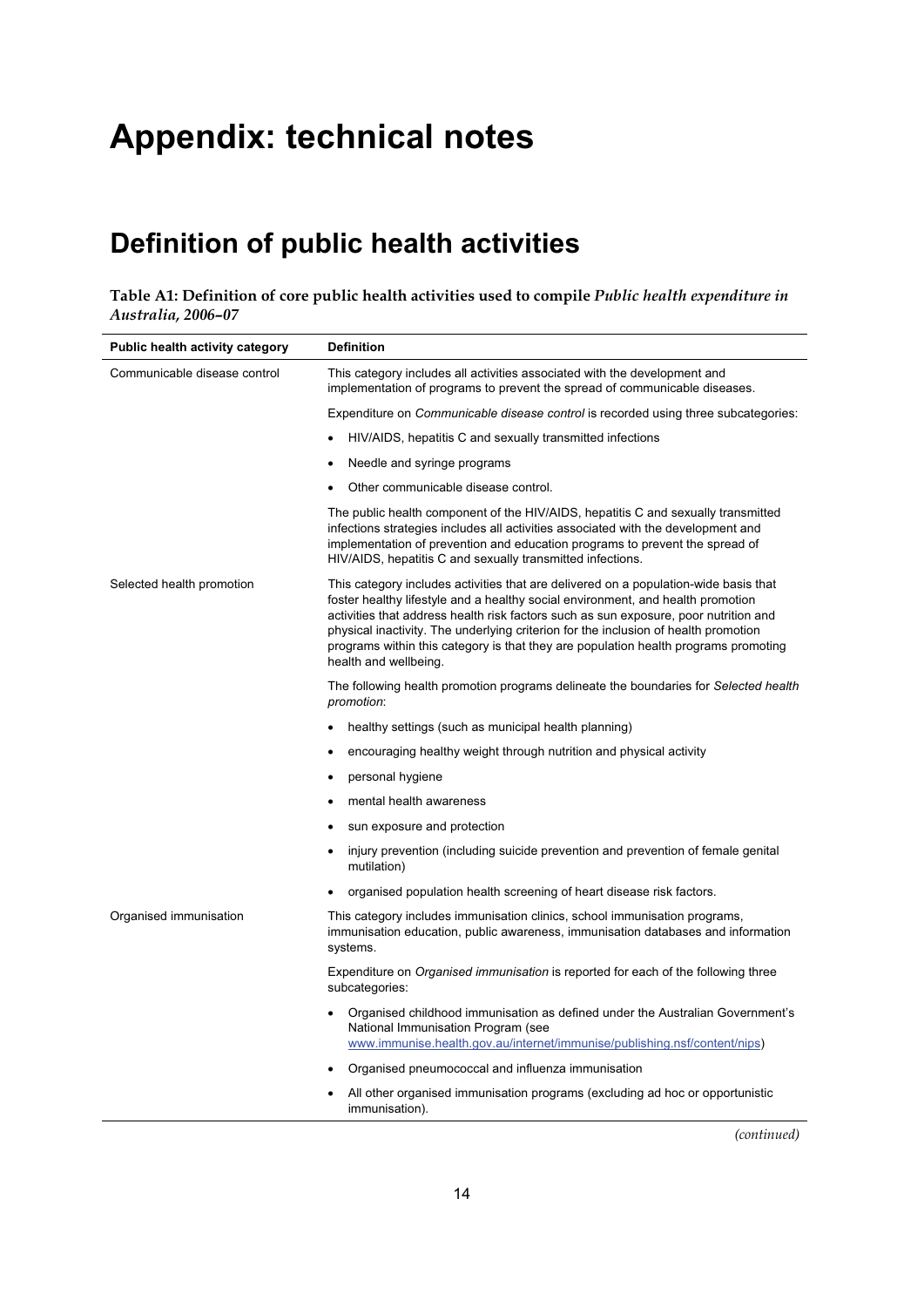#### **Table A1 (continued): Definition of core public health activities used to compile** *Public health expenditure in Australia, 2006–07*

| <b>Public health activity category</b>          | <b>Definition</b>                                                                                                                                                                                                                                                                                                                                                                                                                                                                                    |
|-------------------------------------------------|------------------------------------------------------------------------------------------------------------------------------------------------------------------------------------------------------------------------------------------------------------------------------------------------------------------------------------------------------------------------------------------------------------------------------------------------------------------------------------------------------|
| Environmental health                            | This category relates to health protection education (for example safe chemical<br>storage and water pollutants), expert advice on specific issues, development of<br>standards, risk management and public health aspects of environmental health<br>protection. The costs of monitoring and regulating are to be included where costs are<br>borne by a regulatory agency and principally have a public health focus (for example,<br>radiation safety, and pharmaceutical regulation and safety). |
| Food standards and hygiene                      | This category includes all activities relating to the development, review and<br>implementation of food standards, regulations and legislation, as well as the testing of<br>food by regulatory agencies.                                                                                                                                                                                                                                                                                            |
| Screening programs                              | This category includes all related activities for three types of screening programs:                                                                                                                                                                                                                                                                                                                                                                                                                 |
|                                                 | Breast cancer screening through organised programs such as BreastScreen<br>Australia                                                                                                                                                                                                                                                                                                                                                                                                                 |
|                                                 | Cervical screening through organised programs such as the state cervical<br>screening programs                                                                                                                                                                                                                                                                                                                                                                                                       |
|                                                 | Organised bowel cancer screening programs.                                                                                                                                                                                                                                                                                                                                                                                                                                                           |
|                                                 | For each subcategory, the costs associated with counselling, treatment or referral<br>services for diagnosed patients is excluded.                                                                                                                                                                                                                                                                                                                                                                   |
| Prevention of hazardous and<br>harmful drug use | This category includes activities targeted at the general population to reduce and<br>prevent the overuse or abuse of alcohol, tobacco, illicit and other drugs of<br>dependence.                                                                                                                                                                                                                                                                                                                    |
|                                                 | Expenditure is reported for each of the following subcategories:                                                                                                                                                                                                                                                                                                                                                                                                                                     |
|                                                 | Alcohol                                                                                                                                                                                                                                                                                                                                                                                                                                                                                              |
|                                                 | Tobacco                                                                                                                                                                                                                                                                                                                                                                                                                                                                                              |
|                                                 | Illicit and other drugs of dependence                                                                                                                                                                                                                                                                                                                                                                                                                                                                |
|                                                 | Mixed.                                                                                                                                                                                                                                                                                                                                                                                                                                                                                               |
| Public health research                          | The definition of research and development (R and D) is as follows (ABS 2008):                                                                                                                                                                                                                                                                                                                                                                                                                       |
|                                                 | 'R and D' is defined according to the OECD standard as comprising creative work<br>undertaken on a systematic basis in order to increase the stock of knowledge,<br>including knowledge of man, culture and society, and the use of this stock of<br>knowledge to devise new applications.                                                                                                                                                                                                           |
|                                                 | An 'R and D' activity is characterised by originality. It has investigation as a<br>primary objective, the outcome of which is new knowledge, with or without a<br>specific application, or new or improved materials, product, devices, processes or<br>services. 'R and D' ends when work is no longer primarily investigative.                                                                                                                                                                    |
|                                                 | Thus the basic criterion for distinguishing 'R and D' from other public health activities<br>is the presence of an appreciable element of novelty and resolution of scientific and/or<br>technical uncertainty.                                                                                                                                                                                                                                                                                      |
|                                                 | Expenditure on general 'R and D' work relating to the running of ongoing public health<br>programs is included under the other relevant public health activities.                                                                                                                                                                                                                                                                                                                                    |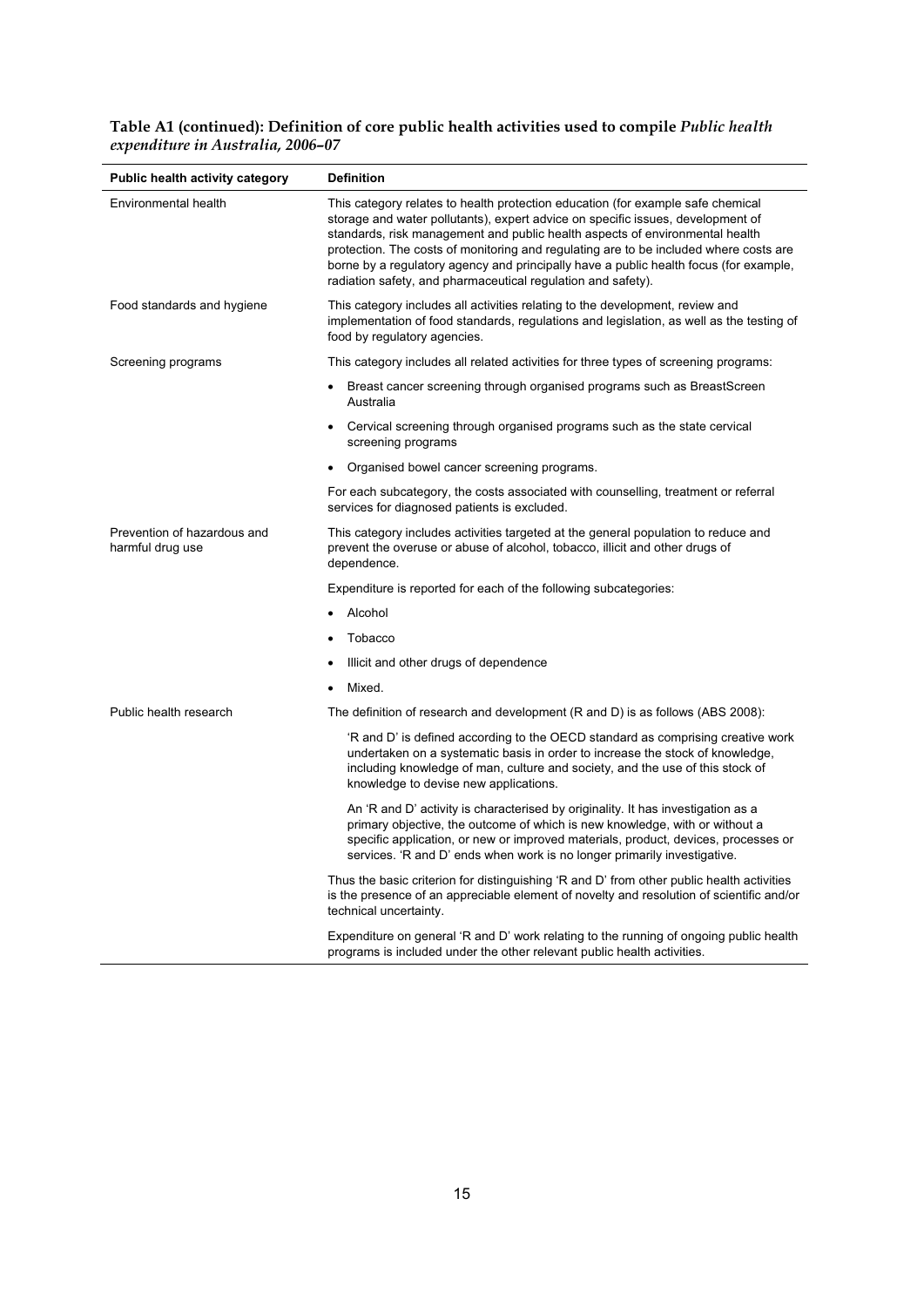## **Jurisdictions' technical notes**

Care must be exercised when comparing estimates of expenditure on public health across jurisdictions because different jurisdictions often need to direct more effort and resources to particular activities to meet needs that are of primary concern to their populations. These are sometimes determined by factors outside their control, such as their geographic location in relation to known or perceived risks to public health.

In addition, the relevance and levels of expenditure on public health activities by individual states and territories are also influenced by 'non-public health' factors, such as:

- location and population demographics (that is, age-sex structure and geographic distribution)
- relative economies of scale in the delivery of particular activities
- the need to cater for some populations in other states and territories
- the roles assigned to other agencies, such as local government authorities (LGAs), within jurisdictions.

Furthermore, while every effort has been taken to minimise differences in the methods used to estimate expenditure, there remain some methodological differences that render comparisons across jurisdictions a little problematic. These include:

- $\bullet$ some differences arising from the different data collection processes across jurisdictions
- $\bullet$ differences in the treatment of some overheads in the health expenditure estimates.

These differences, however, would not seem capable of exerting any large degree of influence on the relative levels of expenditure by the different jurisdictions.

### **Role of LGAs within each jurisdiction**

As stated elsewhere in this report, funding for public health activities provided by local governments is outside the scope of this project. However, the type and number of public health services funded by local governments within each jurisdiction will affect the need for similar services to be funded by higher levels of government.

For example, councils provide near half of all preschool childhood immunisations in Victoria—resulting in savings to the Victorian Government (AIHW 2006).

While local government involvement in public health activities varies greatly between states and territories (Table A2), it is possible to recognise some functions that are common to the majority of local governments in Australia. These include waste and sanitation management, food safety, water quality control, prevention of *Legionella* disease and vector-borne disease control (NPHP 2002).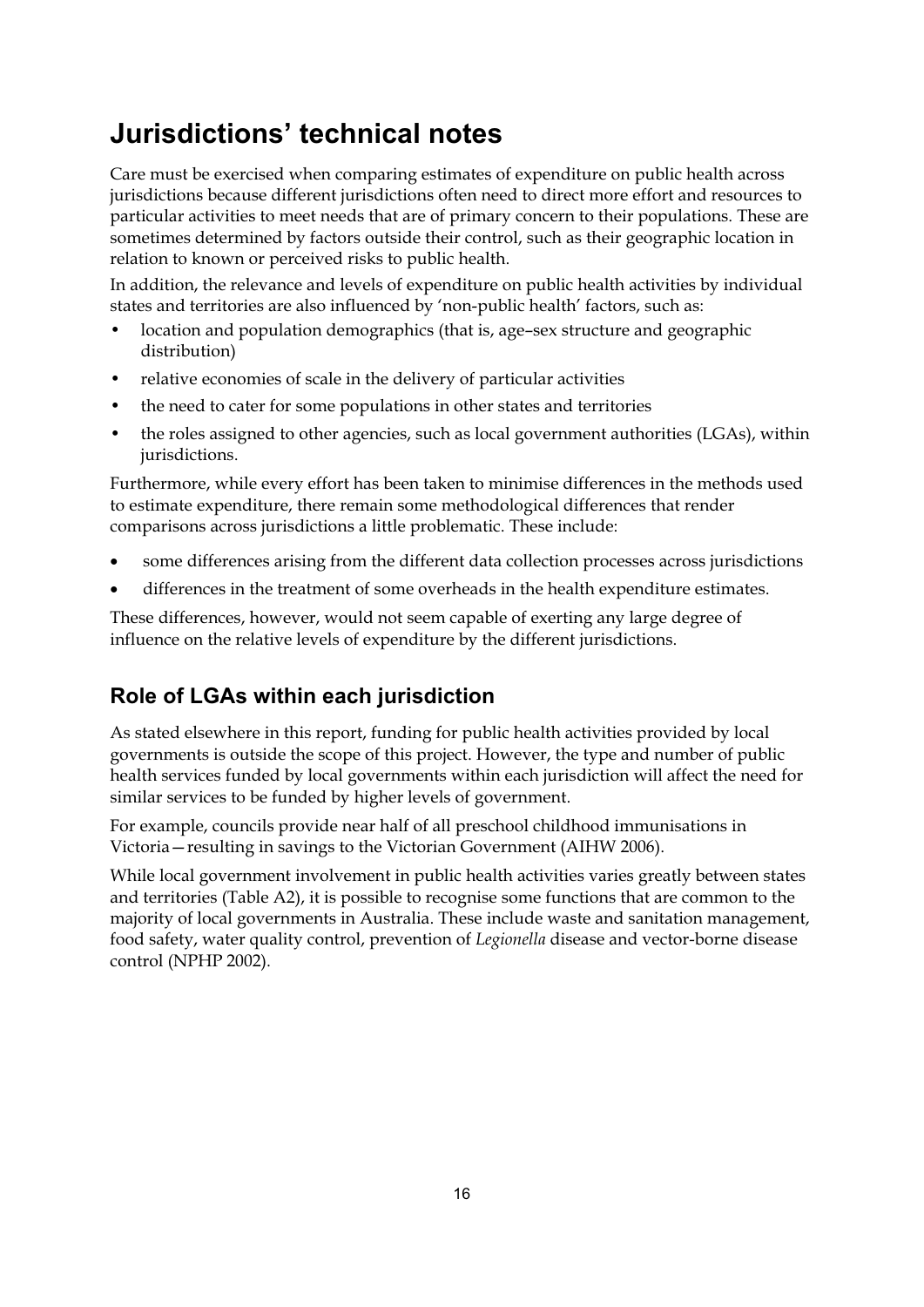|                                              | <b>NSW</b> | <b>Vic</b> | Qld | <b>WA</b> | <b>SA</b> | Tas | NT |
|----------------------------------------------|------------|------------|-----|-----------|-----------|-----|----|
| Communicable disease control                 |            |            | 2   |           |           | 2   |    |
| Selected health promotion                    | 2          |            |     |           | 2         | 2   |    |
| Organised immunisation                       | 2          | 3          | 3   | 2         | 3         | 2   | 2  |
| Environmental health                         | 3          | 3          | 3   | 3         | 3         | 3   | 3  |
| Food standards and hygiene                   | 3          | 3          | 2   | 2         | 2         | 3   | 2  |
| Screening programs                           |            |            |     |           |           |     |    |
| Prevention of hazardous and harmful drug use | 2          | 3          | 2   |           |           |     |    |
| Public health research                       |            |            |     |           |           |     |    |
| Other activities related to public health    | 3          | 3          | 3   | 3         | 3         | 3   | 3  |

Table A2: Level of local government involvement<sup>(a)</sup> in provision of public health activities, by **jurisdiction(b)**

(a) The level of local government involvement is denoted by a number where '1' represents little or no involvement, '2' represents minor involvement, and '3' represents major involvement.

(b) The Australian Capital Territory is a self-governing territory without local government. Traditional local government services are provided by the Territory government.

*Sources:* NPHP 2002, LGSA 2005, Municipal Association of Victoria 2007, Queensland Government Department of Local Government, Planning, Sport and Recreation 2007, Western Australian Local Government Association 2007, Local Government Association of South Australia 2008, Local Government Association of Tasmania 2007, Local Government Association of the Northern Territory 2008.

## **Method for allocating direct expenditure by the Australian Government to states and territories**

In order to estimate the overall levels of public health expenditure in each state and territory, it is necessary to allocate the Australian Government funding in supporting public health programs on a state and territory basis. The Australian Government funds expenditure on public health activities through:

- the provision of SPPs to states and territories
- its own direct expenditure in supporting public health programs.

The Australian Government's SPPs can readily be allocated on a state and territory basis. Because its direct expenditures are generally not available on this basis, other indicators need to be used to allocate these expenditures.

Except for the purchases of essential vaccines by the Australian Government on behalf of the state and territory governments, direct expenditure by the Australian Government has been apportioned across state and territories using population measures that directly relate to the recipients or the people that are direct beneficiaries of the expenditure. For example, direct expenditure on breast cancer screening has been split according to the relative share of specific target populations in each state and territory—in this case women aged 50–69 years. Alternatively, where the specific populations are not readily identifiable, then the total populations for each state and territory have been used (Table A3).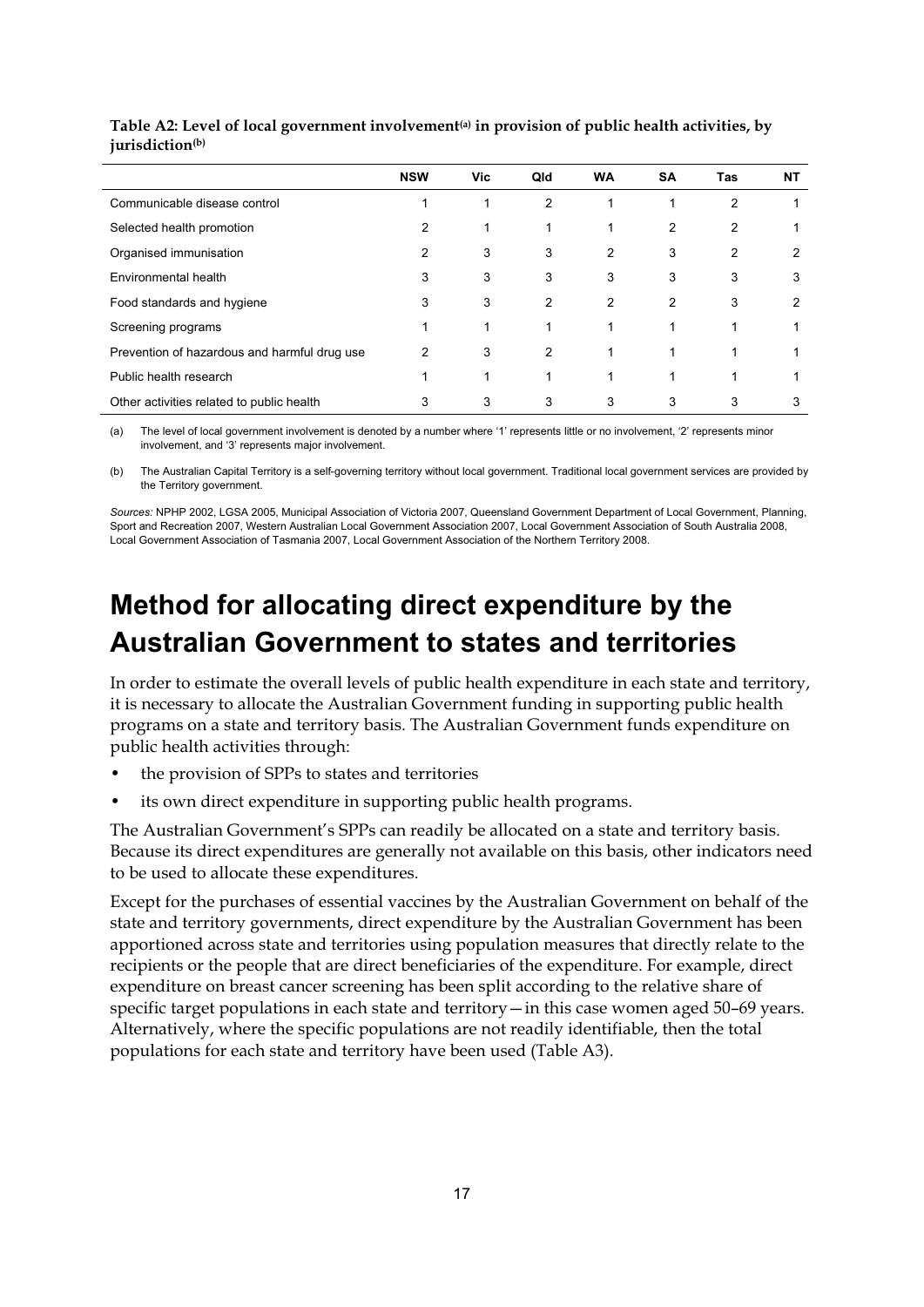| Table A3: Population groups used in apportioning direct expenditure by the Australia Government |  |  |  |
|-------------------------------------------------------------------------------------------------|--|--|--|
| across state and territories                                                                    |  |  |  |

| Public health activity categories                 | <b>Population groups</b>                                    |
|---------------------------------------------------|-------------------------------------------------------------|
| Communicable disease control                      |                                                             |
| HIV/AIDS, hepatitis C and STIs                    | Total state/territory population numbers                    |
| Needle and syringe programs                       | Total state/territory population numbers                    |
| Other communicable disease control                | Total state/territory population numbers                    |
| Selected health promotion                         | Total state/territory population numbers                    |
| Organised immunisation                            |                                                             |
| Organised childhood immunisation                  |                                                             |
| General practice immunisation incentives          | Children aged 0-9 years by state/territory                  |
| Other                                             | Children and adolescents aged 0-19 years by state/territory |
| Organised pneumococcal and influenza immunisation | Adult population aged 65 and over by state/territory        |
| All other organised immunisation                  | Total state/territory population numbers                    |
| Environmental health                              | Total state/territory population numbers                    |
| Foods standards and hygiene                       | Total state/territory population numbers                    |
| Screening programs                                |                                                             |
| Breast cancer screening                           | Females aged 50–69 years by state/territory                 |
| Cervical screening                                |                                                             |
| Medicare benefit payments                         | Recipients by state of location                             |
| Other expenditure                                 | Females aged 20-69 years by state/territory                 |
| Bowel cancer screening                            | Adult population aged 55-64 years by state/territory        |
| Prevention of hazardous and harmful drug use      |                                                             |
| Alcohol                                           | Total state/territory population numbers                    |
| Tobacco                                           | Total state/territory population numbers                    |
| Illicit and other drugs of dependence             | Total state/territory population numbers                    |
| Mixed                                             | Total state/territory population numbers                    |
| Public health research                            | Total state/territory population numbers                    |

### **Deflators**

The real value of money is diminished over time by rises in prices (inflation). In order to measure real changes in expenditure on public health activities, it is necessary to adjust the estimates of expenditure to remove the effects of inflation. In this report, this is achieved by expressing the estimates of expenditure for all periods in terms of the purchasing power of money in 2005–06. This is referred to throughout the report as 'expenditure in constant prices'. This has been achieved by deflating or inflating the current price expenditure estimates for all periods using chain price indexes derived by the ABS.

The chain price indexes are annually re-weighted Laspeyres chain price indexes and are calculated at such a detailed level that the ABS considers them equivalent to measures of pure price change. For this publication, chain price indexes for government expenditure on 'Hospital and nursing home services' (Table A4) have been used to revalue the expenditure estimates in 2005–06 prices and derive constant price estimates of public health expenditure.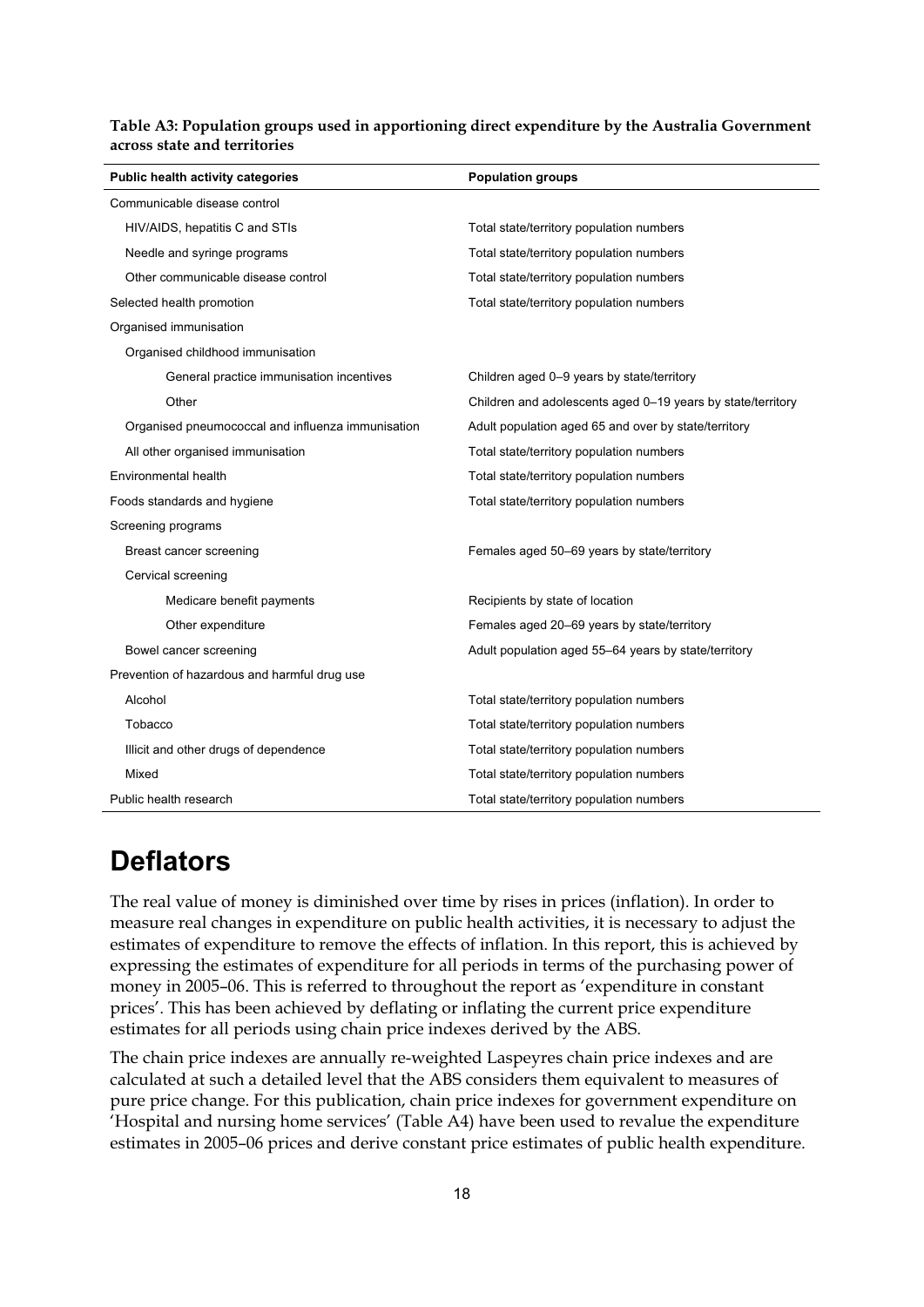| State and local hospital<br>and nursing home |         |             |             |             |         |             |         |         |
|----------------------------------------------|---------|-------------|-------------|-------------|---------|-------------|---------|---------|
| services                                     | 1999-00 | $2000 - 01$ | $2001 - 02$ | $2002 - 03$ | 2003-04 | $2004 - 05$ | 2005-06 | 2006-07 |
| New South Wales                              | 80.97   | 83.64       | 86.28       | 89.23       | 92.47   | 95.89       | 100.00  | 103.94  |
| Victoria                                     | 80.38   | 82.99       | 85.69       | 88.71       | 92.20   | 95.87       | 100.00  | 103.89  |
| Queensland                                   | 81.08   | 83.78       | 86.56       | 89.48       | 92.68   | 96.05       | 100.00  | 104.06  |
| Western Australia                            | 81.53   | 84.19       | 86.97       | 89.90       | 92.90   | 95.91       | 100.00  | 103.65  |
| South Australia                              | 81.11   | 83.77       | 86.27       | 89.13       | 92.32   | 95.75       | 100.00  | 103.75  |
| Tasmania                                     | 81.14   | 83.97       | 86.29       | 89.37       | 92.43   | 95.71       | 100.00  | 103.85  |
| <b>Australian Capital Territory</b>          | 80.80   | 83.52       | 86.17       | 89.55       | 92.99   | 96.22       | 100.00  | 103.89  |
| <b>Northern Territory</b>                    | 81.94   | 84.55       | 87.04       | 89.79       | 92.74   | 95.84       | 100.00  | 103.88  |
| Australia                                    | 81.11   | 83.64       | 86.33       | 89.32       | 92.50   | 95.80       | 100.00  | 103.89  |

**Table A4: Government final consumption expenditure on 'Hospital and nursing home services' chain price index referenced to 2005–06** 

*Note:* These are annually re-weighted Laspeyres chain price indexes.

*Source:* Unpublished ABS data.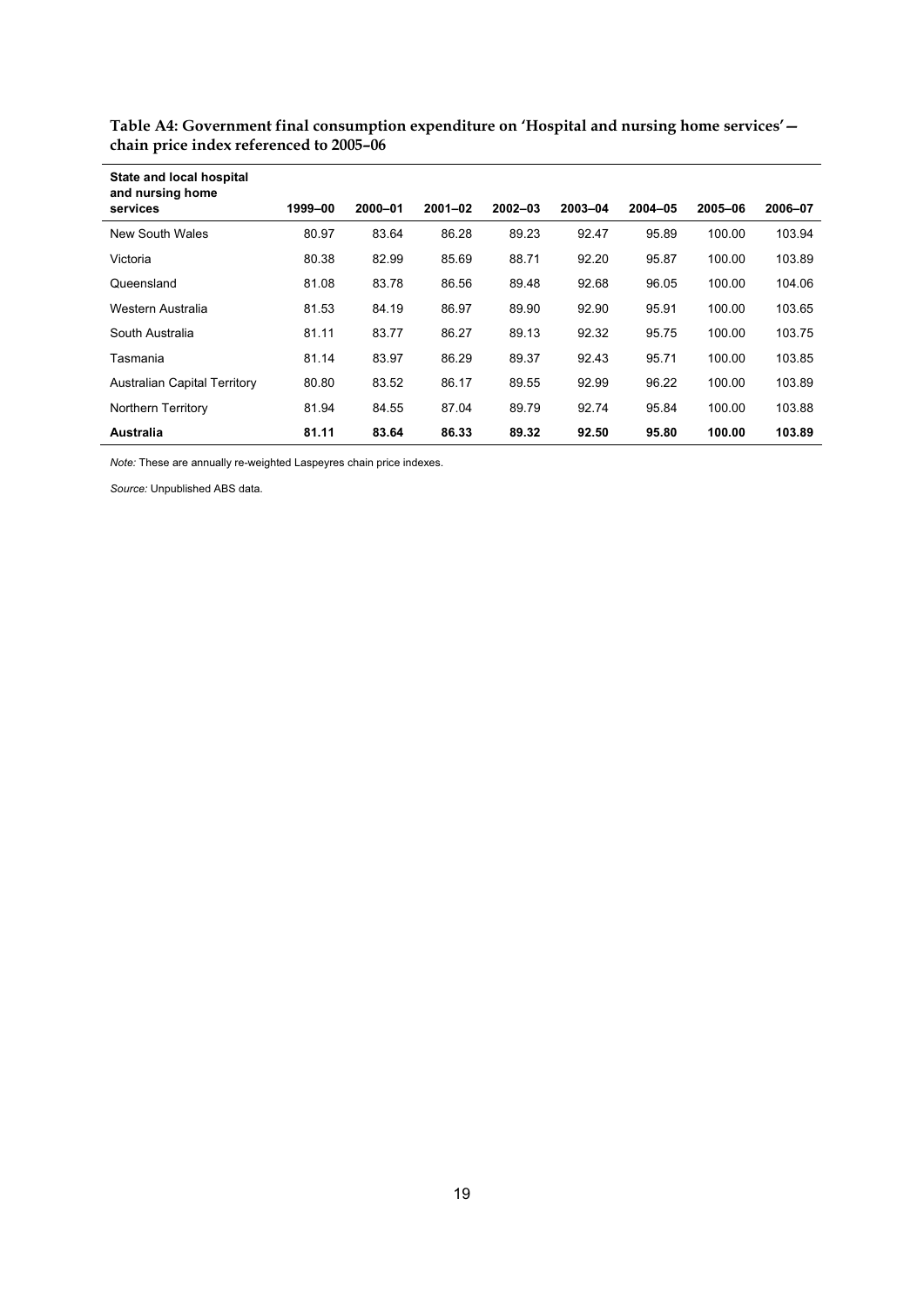## **References**

ABS (Australian Bureau of Statistics) 2008. Australian and New Zealand Standard Research Classification (ANZSRC). ABS cat. no. 1297.0. Canberra: ABS.

ABS 2008b. Australian demographic statistics, September quarter 2007. ABS cat. no. 3101.0. Canberra: ABS.

AIHW (Australian Institute of Health and Welfare) 2006. Australia's health 2006. Cat. no. AUS 73. Canberra: AIHW.

AIHW 2008. National public health expenditure report 2005–06. Health and welfare expenditure series no. 32. Cat. no. HWE 39. Canberra: AIHW.

DoHA (Department of Health and Ageing) 2006. Canberra: DoHA. Viewed 11 March 2008, <http://www.health.gov.au/internet/wcms/publishing.nsf/Content/health-pubhlthabout-phofa-phofa.htm>.

LGSA (Local Government and Shires Associations of NSW) 2005. Public health in NSW local governments: summary results of Local Government Public Health Survey. Sydney: LGSA.

Local Government Association of the Northern Territory 2008. Parap: Local Government Association of Northern Territory. Viewed 27 February 2008, <www.lgant.nt.gov.au>.

Local Government Association of South Australia 2008. Adelaide: Local Government Association of South Australia. Viewed 27 February 2008, <www.lga.sa.gov.au>.

Local Government Association of Tasmania 2007. Hobart: Local Government Association of Tasmania. Viewed 27 February 2008, <www.lgat.tas.gov.au>.

Municipal Association of Victoria 2007. Melbourne: Municipal Association of Victoria. Viewed 27 February 2008, <www.mav.asn.au>.

NPHP (National Public Health Partnership) 1998. Public health in Australia: the public health landscape: person, society, environment. Melbourne: NPHP.

NPHP 2002. The Role of Local Government in Public Health Regulation. Melbourne: NPHP.

Queensland Government Department of Local Government, Planning, Sport and Recreation. 2007. Brisbane: Queensland Government Department of Local Government, Planning, Sport and Recreation. Viewed 27 February 2008, <www.localgovernment.qld.gov.au>.

Western Australian Local Government Association 2007. West Perth: Western Australian Local Government Association. Viewed 27 February 2008, <www.walga.asn.au>.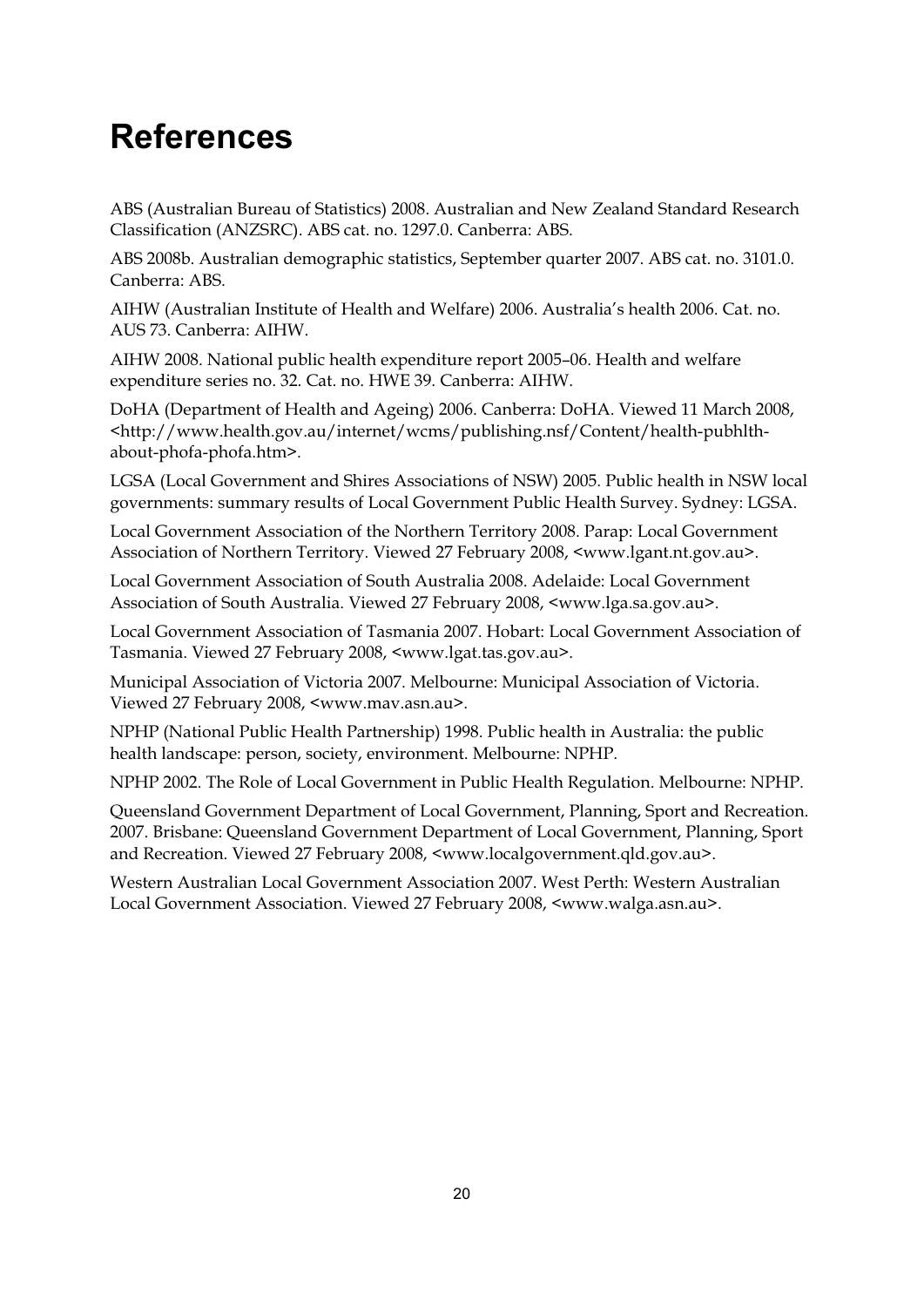## **List of tables**

| Table 2.1: Total government funding of expenditure on public health activities, current                                                                                           |  |
|-----------------------------------------------------------------------------------------------------------------------------------------------------------------------------------|--|
| Table 2.2: Net funding for public health activities by states and territories, current prices,<br>and shares of the total funding by states and territories, 2005-06 and 2006-075 |  |
| Table 2.3: SPPs for public health, current prices, by state and territory, 2006-07 (\$ million)5                                                                                  |  |
| Table 3.1: Total government expenditure on public health activities, current prices, by                                                                                           |  |
| Table 3.2: Total expenditure on public health activities by state and territory governments,                                                                                      |  |
| Table 3.3: Average public health expenditure per person, current and constant prices,                                                                                             |  |
| Table 3.4: Estimated total government expenditure per person on public health activities                                                                                          |  |
| Table 4.1: Total government expenditure on public health activities, constant prices, by                                                                                          |  |
| Table 4.2: Total government expenditure on public health activities, constant prices, by                                                                                          |  |
| Table A1: Definition of core public health activities used to compile Public health                                                                                               |  |
| Table A2: Level of local government involvement in provision of public health activities,                                                                                         |  |
| Table A3: Population groups used in apportioning direct expenditure by the Australia                                                                                              |  |
| Table A4: Government final consumption expenditure on 'Hospital and nursing home                                                                                                  |  |

#### **Supplementary tables are available at <www.aihw.gov.au/expenditure/public\_health>**

Table S1: Funding of public health expenditure, current prices, by source of funds, 1999–00 to 2006–07 Table S2: Total Australian Government funding of public health expenditure, current prices, by activity, 1999–00 to 2006–07 Table S3: Total public health expenditure by the Australian Government and states and territories, current prices, by activity, 1999–00 to 2006–07 Table S4: Australian Government expenditure on public health activities, constant prices, by activity, 1999–00 to 2006–07 Table S5: State government expenditure on public health activities, constant prices, by activity, New South Wales, 1999–00 to 2006–07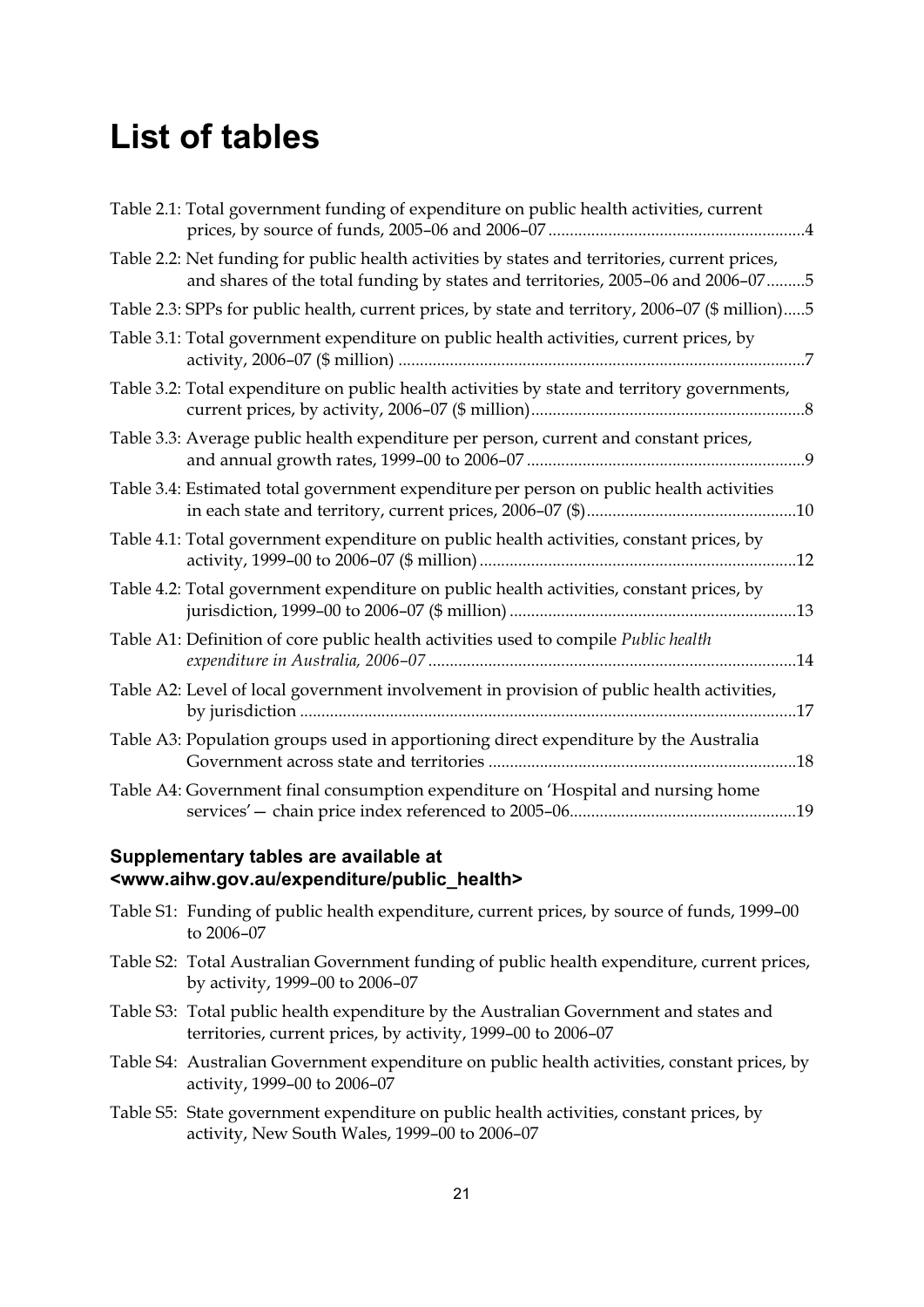- Table S6: State government expenditure on public health activities, constant prices, by activity, Victoria, 1999–00 to 2006–07
- Table S7: State government expenditure on public health activities, constant prices, by activity, Queensland, 1999–00 to 2006–07
- Table S8: State government expenditure on public health activities, constant prices, by activity, Western Australia, 1999–00 to 2006–07
- Table S9: State government expenditure on public health activities, constant prices, by activity, South Australia, 1999–00 to 2006–07
- Table S10: State government expenditure on public health activities, constant prices, by activity, Tasmania, 1999–00 to 2006–07
- Table S11: Territory government expenditure on public health activities, constant prices, by activity, Australian Capital Territory, 1999–00 to 2006–07
- Table S12: Territory government expenditure on public health activities, constant prices, by activity, Northern Territory, 1999–00 to 2006–07